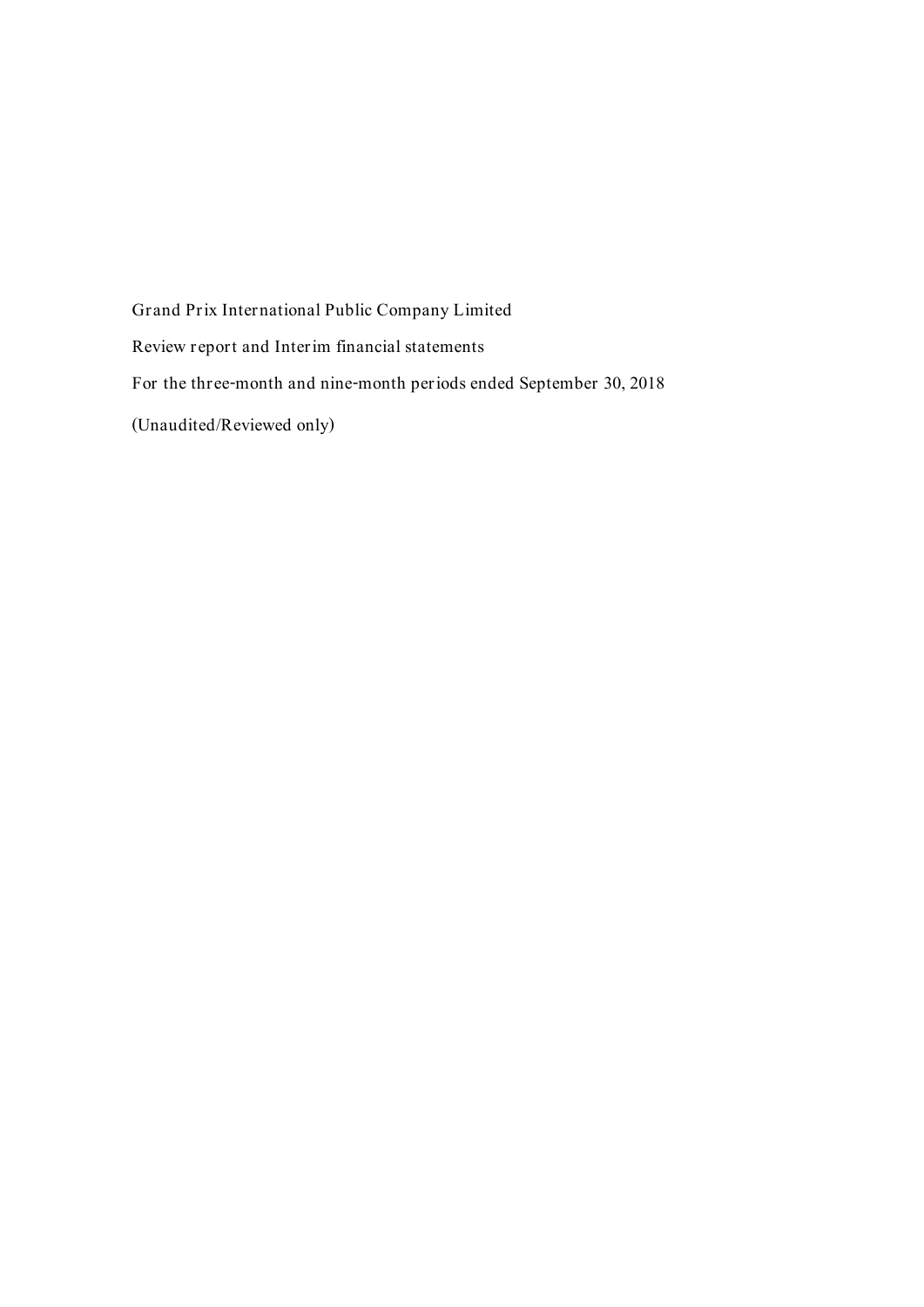Independent Auditor's Report on Review of Interim Financial Information

To the Board of Directors of Grand Prix International Public Company Limited

I have reviewed the accompanying statement of financial position as at September 30, 2018, statement of comprehensive income for the three-month and nine-month periods ended September 30, 2018, statement of changes in shareholders' equity, and statement of cash flows for the nine-month periods then ended and including condensed notes to the financial statements of Grand Prix International Public Company Limited. The Company's management is responsible for the preparation and presentation of this interim financial information, in all material respects, in accordance with accounting standard No. 34 Interim Financial Reporting. My responsibility is to express a conclusion on this interim financial information based on my reviews.

## Scope of Review

I conducted my review in accordance with standard on review engagements No. 2 4 1 0 , "Review of Interim Financial Information Performed by the Independent Auditor of the Entity." A review of interim financial statements consists of making inquiries, primarily of persons responsible for financial and accounting matters, and applying analytical and other review procedures. A review is substantially less in scope than an audit conducted in accordance with standards on auditing and consequently does not enable me to obtain assurance that I would become aware of all significant matters that might be identified in an audit. Accordingly, I do not express an audit opinion on this reviewed interim financial information.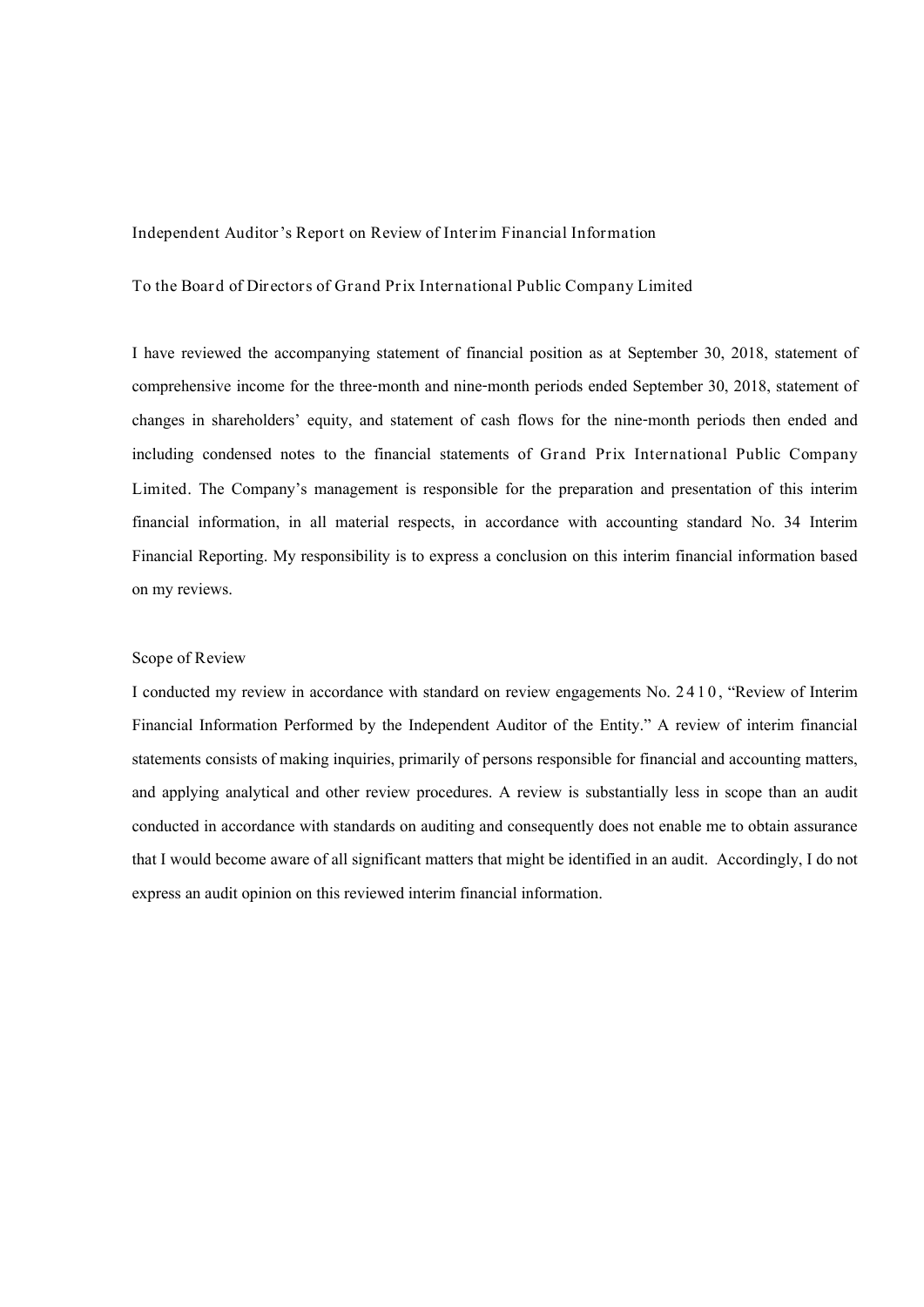# Conclusion

Based on my review, nothing has come to my attention that causes me to believe that the accompanying interim financial information is not prepared, in all material respects, in accordance with accounting standard No.34 "Interim Financial Reporting"

# D I A INTERNATIONAL AUDIT CO., LTD.

(Ms. Suphaphorn Mangjit) C.P.A. (Thailand) Registration No. 8125

November 12, 2018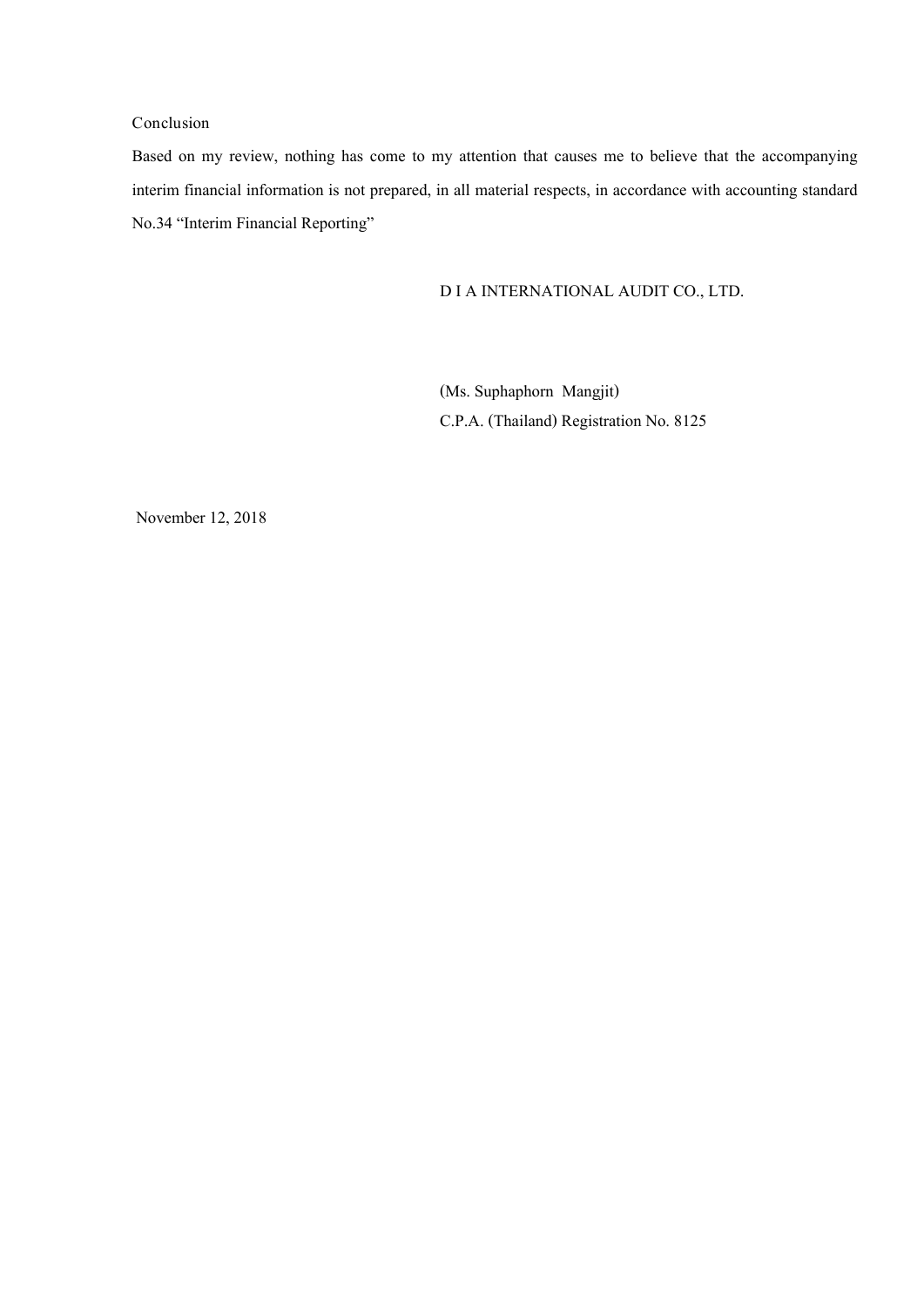Statement of financial position

As at September 30, 2018

|                                     |                |                    | (Unit:Baht)       |
|-------------------------------------|----------------|--------------------|-------------------|
| Assets                              | <b>Notes</b>   | September 30, 2018 | December 31, 2017 |
|                                     |                | (Unaudited/        | (Audited)         |
|                                     |                | Reviewed only)     |                   |
| Current assets                      |                |                    |                   |
| Cash and cash equivalents           | $\overline{4}$ | 14,212,844.60      | 413,988,568.84    |
| Current investments                 | 5              | 648,577,688.67     | 330,159,679.92    |
| Trade and other current receivables | 6              | 57,796,073.77      | 156,619,047.10    |
| Inventories                         | $\overline{7}$ | 10,600,936.23      | 5,910,736.13      |
| Total current assets                |                | 731,187,543.27     | 906,678,031.99    |
| Non-Current Assets                  |                |                    |                   |
| Restricted bank deposit             | $8\,$          | 423,300.00         | 5,423,300.00      |
| Long-term loan to related persons   | 20.3.2         | 548,590.00         | 355,593.00        |
| Investment property                 | 9              | 32,239,860.10      | 32,239,860.10     |
| Property, plant and equipment       | 10             | 132,156,072.04     | 130,130,230.69    |
| Other intangible assets             | 11             | 3,701,172.22       | 3,597,161.47      |
| Deferred tax assets                 | 12.1           | 4,743,643.77       | 4,053,414.92      |
| Other non-current assets            |                | 3,891,841.81       | 2,418,696.96      |
| Total non-current assets            |                | 177,704,479.94     | 178,218,257.14    |
| Total assets                        |                | 908,892,023.21     | 1,084,896,289.13  |

The notes to the interim financial statement are an integral part of this interim financial statement.

(Sign) ………………………...…………………………………………………………... Directors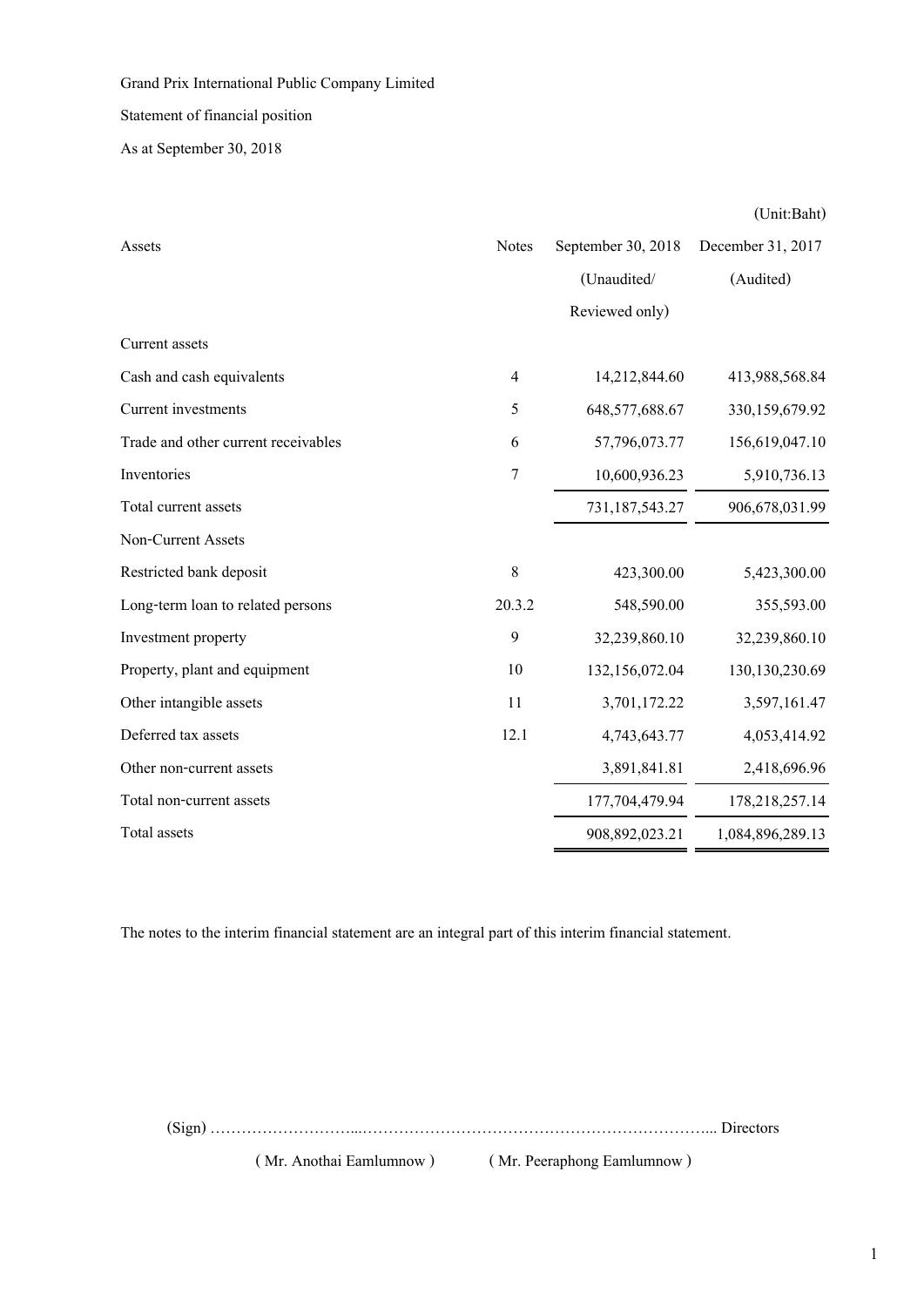# Statement of financial position (Cont.)

As at September 30, 2018

(Unit:Baht)

| Liabilities and shareholders' equity         | <b>Notes</b> | September 30, 2018 | December 31, 2017 |
|----------------------------------------------|--------------|--------------------|-------------------|
|                                              |              | (Unaudited/        | (Audited)         |
|                                              |              | Reviewed only)     |                   |
| Current liabilities                          |              |                    |                   |
| Trade and other current payables             | 13           | 30,777,135.68      | 55,400,781.45     |
| Unearned revenues                            | 14           | 2,180,132.31       | 256,639,374.77    |
| Current portion of long-term debts           | 15           | 240,513.67         | 780,934.80        |
| Accrued income tax                           |              | 22,971,900.89      | 7,957,327.43      |
| Total current liabilities                    |              | 56,169,682.55      | 320,778,418.45    |
| Non current liabilities                      |              |                    |                   |
| Liabilities under finance lease contract     | 15           |                    |                   |
| Non-current provisions for employee benefits | 16.1         | 24,358,120.06      | 22, 208, 497.06   |
| Total non-current liabilities                |              | 24,358,120.06      | 22,208,497.06     |
| <b>Total liabilities</b>                     |              | 80,527,802.61      | 342,986,915.51    |

The notes to the interim financial statement are an integral part of this interim financial statement.

(Sign) ………………………...…………………………………………………………... Directors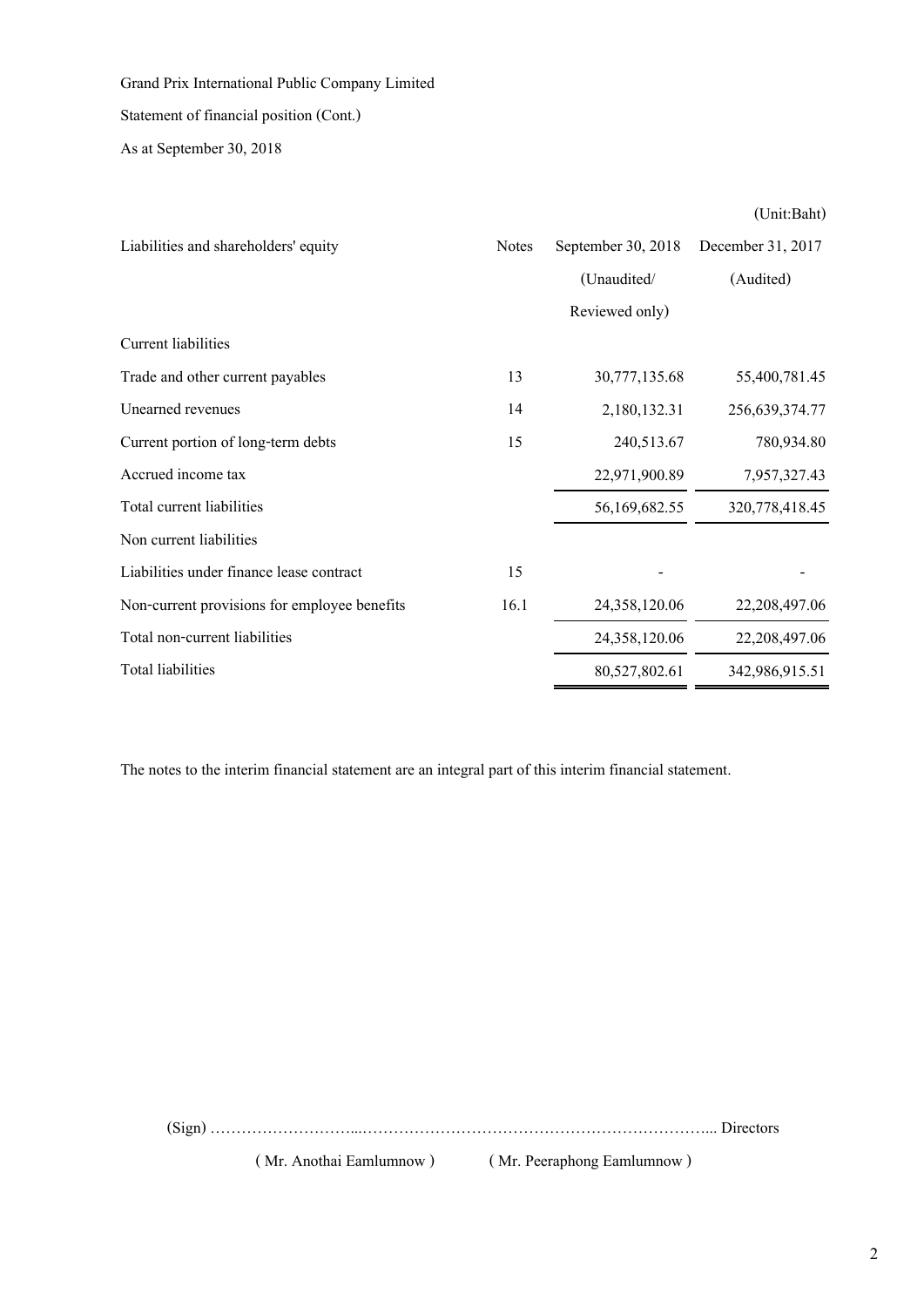Grand Prix International Public Company Limited Statement of financial position (Cont.)

As at September 30, 2018

(Unit:Baht)

| Liabilities and shareholders' equity (Cont.) | September 30, 2018 | December 31, 2017 |
|----------------------------------------------|--------------------|-------------------|
|                                              | (Unaudited/        | (Audited)         |
|                                              | Reviewed only)     |                   |
| Share capital                                |                    |                   |
| Authorized share capital                     |                    |                   |
| 600,000,000 common shares of Baht 0.50 each, | 300,000,000.00     | 300,000,000.00    |
| Issued and paid-up share capital             |                    |                   |
| 600,000,000 common shares of Baht 0.50 each, | 300,000,000.00     | 300,000,000.00    |
| Premium on share-based payment               | 110,561,100.00     | 110,561,100.00    |
| Premium on common share                      | 285,434,649.17     | 285,434,649.17    |
| Retained earnings                            |                    |                   |
| Appropriated                                 |                    |                   |
| Legal reserve                                | 30,000,000.00      | 30,000,000.00     |
| Unappropriated                               | 102,368,471.43     | 15,913,624.45     |
| Total shareholders' equity                   | 828, 364, 220.60   | 741,909,373.62    |
| Total liabilities and shareholders' equity   | 908,892,023.21     | 1,084,896,289.13  |

The notes to the interim financial statement are an integral part of this interim financial statement.

(Sign) ………………………...…………………………………………………………... Directors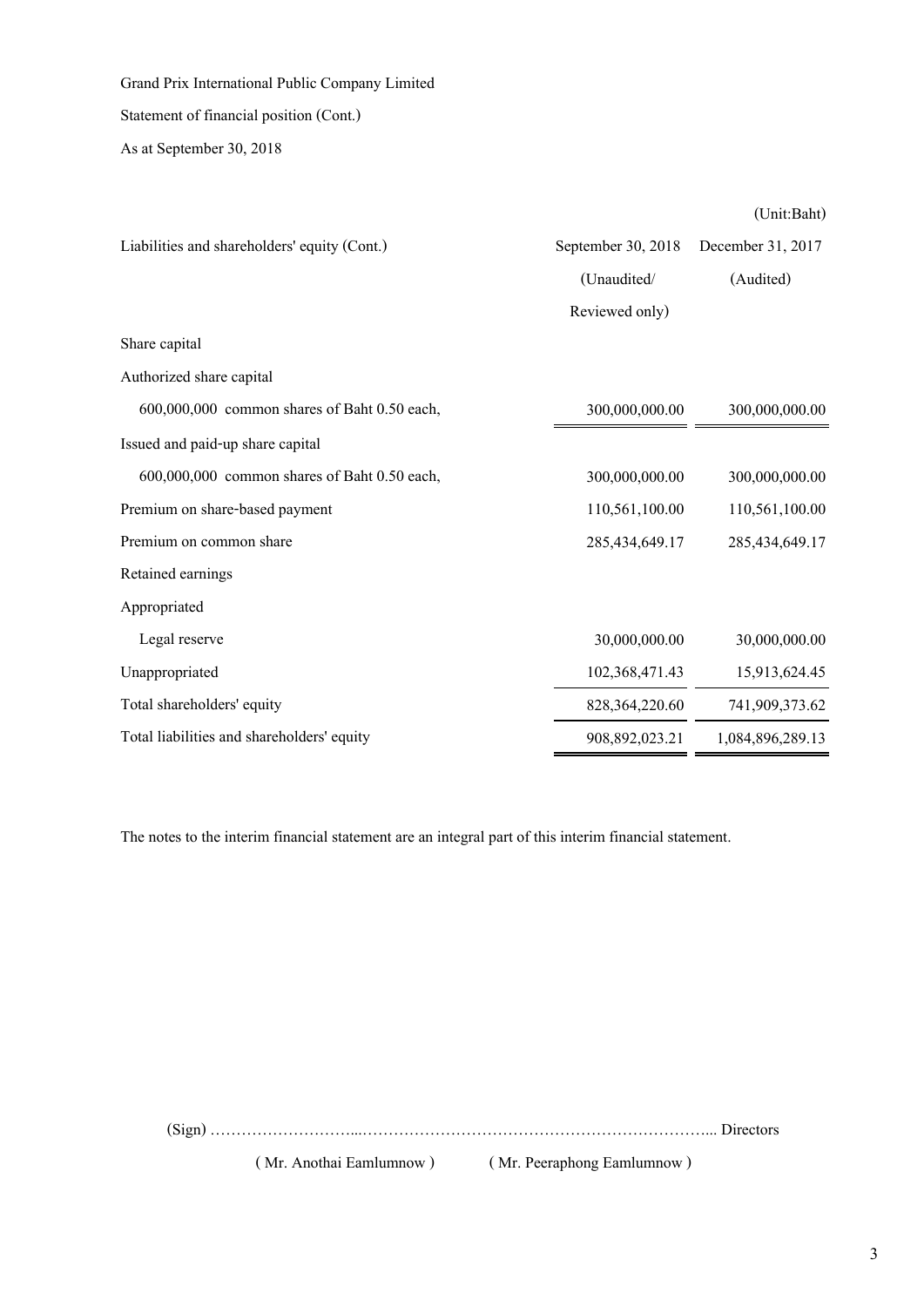Statements of comprehensive income

For the three-month and nine-month periods ended September 30, 2018

(Unaudited/Reviewed only)

|                                        | For the three-month |                   | For the nine-month |                    |
|----------------------------------------|---------------------|-------------------|--------------------|--------------------|
| <b>Notes</b>                           | 2018                | 2017              | 2018               | 2017               |
| Revenues from sales and services       | 31,364,130.35       | 44,577,102.33     | 680,065,531.51     | 671, 425, 779.54   |
| Cost of sales and services             | (40, 232, 637.77)   | (47,674,805.11)   | (341, 906, 407.40) | (354, 733, 732.23) |
| Gross profit (Loss)                    | (8,868,507.42)      | (3,097,702.78)    | 338,159,124.11     | 316,692,047.31     |
| Other income                           | 2,998,045.74        | 2,147,981.91      | 7,655,833.58       | 6,455,555.82       |
| Distribution cost                      | (7,938,860.47)      | (6,383,672.99)    | (37,822,652.27)    | (40,829,126.94)    |
| Administrative expenses                | (27, 491, 351.30)   | (28, 146, 903.29) | (87,347,829.87)    | (83,679,931.16)    |
| Financial costs                        | (166, 387.50)       | (367, 158.22)     | (189, 639.60)      | (1,207,195.55)     |
| Profit (Loss) before income tax        | (41, 467, 060.95)   | (35, 847, 455.37) | 220,454,835.95     | 197,431,349.48     |
| Income tax revenues (expenses)<br>12.3 | 8,376,731.66        | 7,313,727.61      | (44,000,588.97)    | (39,065,942.98)    |
| Profit (Loss) for the period           | (33,090,329.29)     | (28, 533, 727.76) | 176,454,246.98     | 158,365,406.50     |
| Earnings per share                     |                     |                   |                    |                    |
| Basic earnings (loss) per share        | (0.06)              | (0.06)            | 0.29               | 0.32               |
| Weighted average number of             |                     |                   |                    |                    |
| common shares (Unit: Shares)           | 600,000,000         | 500,000,000       | 600,000,000        | 500,000,000        |

The notes to the interim financial statement are an integral part of this interim financial statement.

(Sign) ………………………...…………………………………………………………... Directors

( Mr. Anothai Eamlumnow ) ( Mr. Peeraphong Eamlumnow )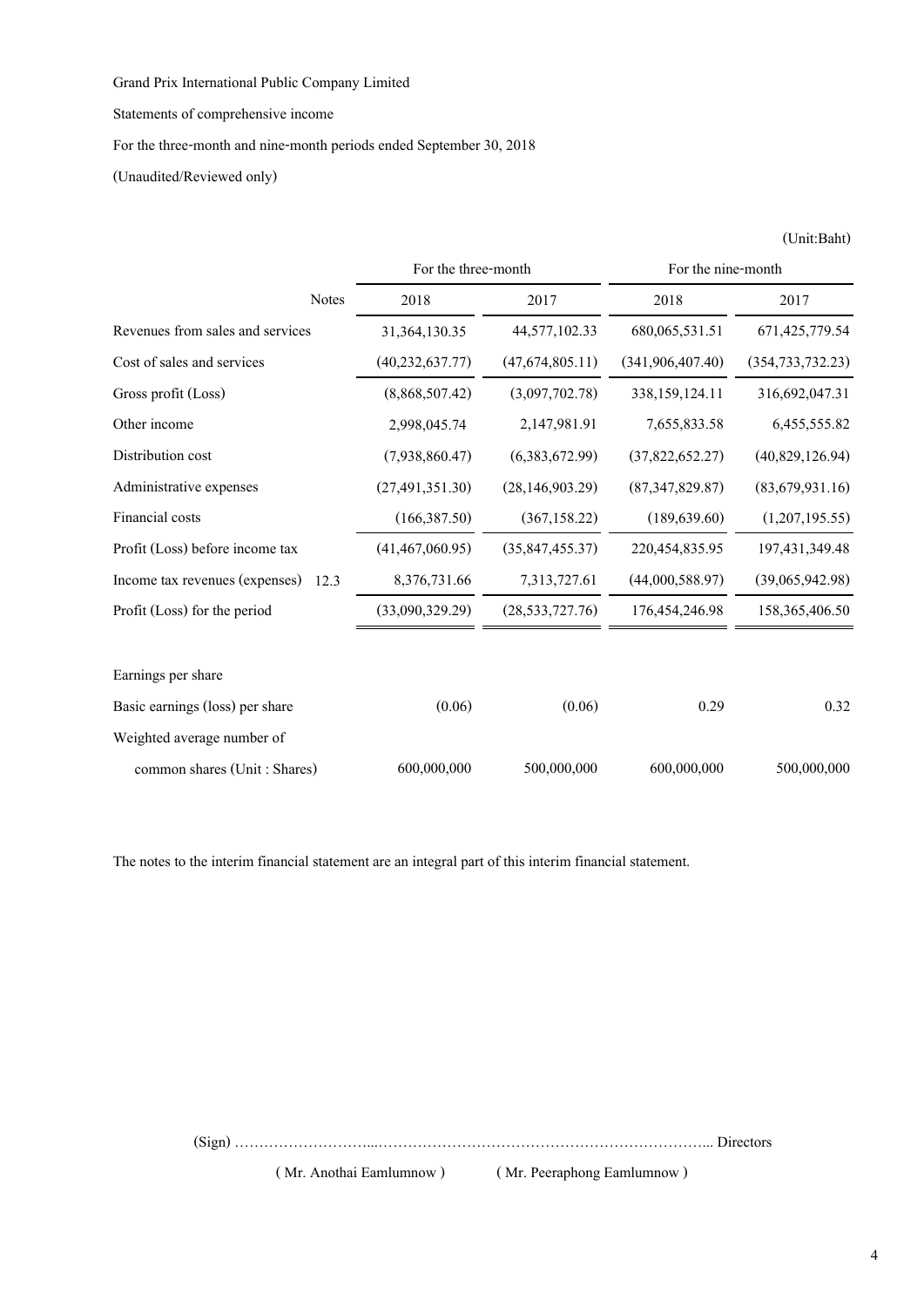Statements of changes in shareholders' equity

For the nine-month periods ended September 30, 2018

(Unaudited/Reviewed only)

|                              |              |                |                   |                |                          | (Unit:Baht)       |
|------------------------------|--------------|----------------|-------------------|----------------|--------------------------|-------------------|
|                              | <b>Notes</b> | Issued and     | Premium on        | Premium on     | <b>Retained Earnings</b> | Total             |
|                              |              | paid-up        | common share      | share-based    | (Appropriated and        |                   |
|                              |              | share capital  |                   | payment        | Unappropriated)          |                   |
| Beginning balance as at 2018 |              | 300,000,000.00 | 285, 434, 649, 17 | 110,561,100.00 | 45,913,624.45            | 741,909,373.62    |
| Dividend                     | 17.1         |                |                   |                | (89,999,400,00)          | (89,999,400,00)   |
| Profit for the period        |              |                |                   |                | 176, 454, 246. 98        | 176, 454, 246. 98 |
| Ending balance as at 2018    |              | 300,000,000.00 | 285, 434, 649, 17 | 110,561,100.00 | 132, 368, 471, 43        | 828, 364, 220, 60 |
| Beginning balance as at 2017 |              | 250,000,000.00 |                   | 110,561,100.00 | 35,741,634.15            | 396, 302, 734. 15 |
| Dividend                     | 17.2         |                |                   |                | (70,000,000.00)          | (70,000,000,00)   |
| Profit for the period        |              |                |                   |                | 158, 365, 406. 50        | 158, 365, 406. 50 |
| Ending balance as at 2017    |              | 250,000,000.00 |                   | 110,561,100.00 | 124, 107, 040. 65        | 484,668,140.65    |

The notes to the interim financial statement are an integral part of this interim financial statement.

(Sign) ………………………...…………………………………………………………... Directors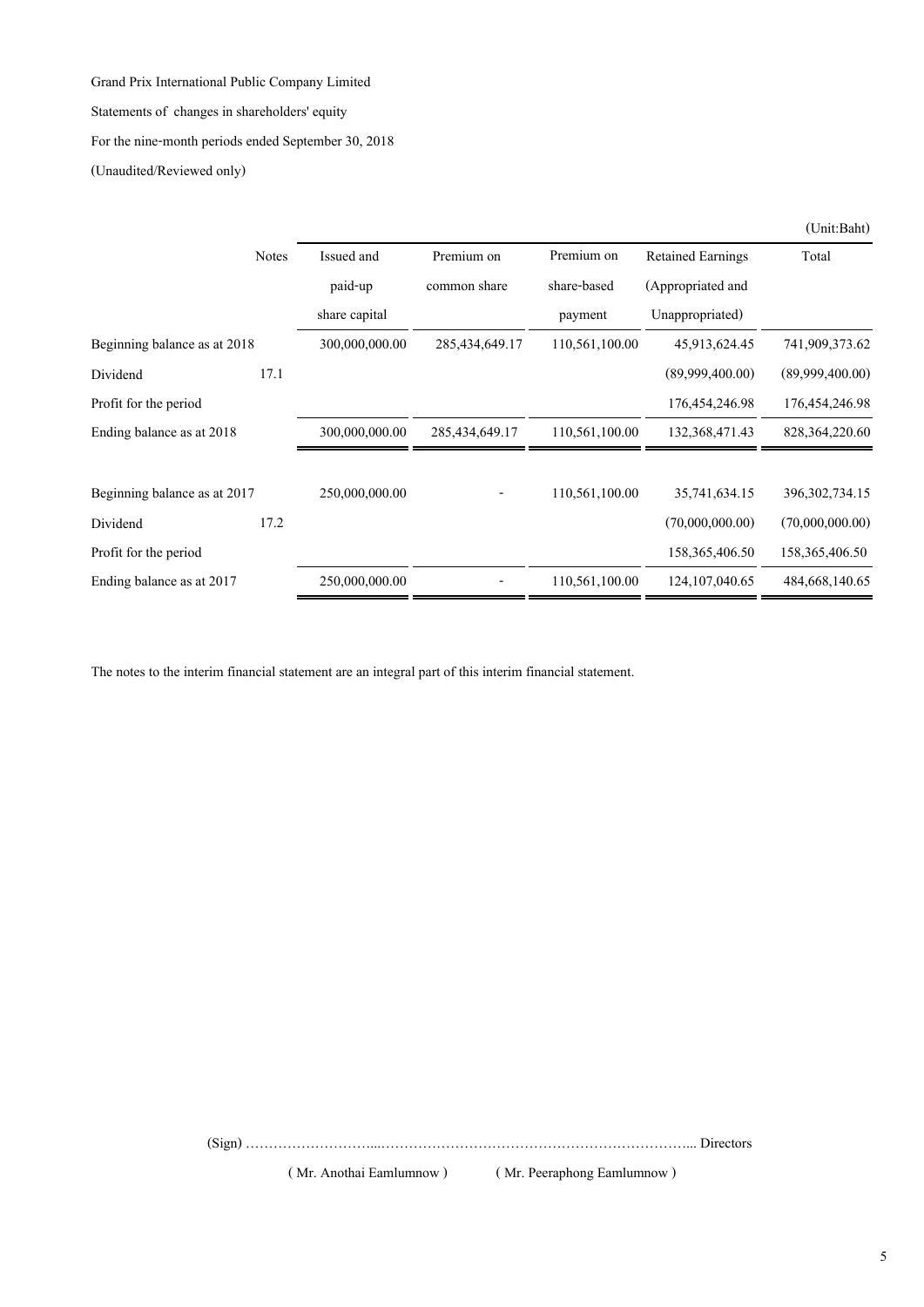Statements of cashflows

For the nine-month periods ended September 30, 2018

(Unaudited/Reviewed only)

|                                                                            |                    | (Unit:Baht)        |
|----------------------------------------------------------------------------|--------------------|--------------------|
|                                                                            | September 30, 2018 | September 30, 2017 |
| Cash flows from operating activities                                       |                    |                    |
| Profit for the period                                                      | 176,454,246.98     | 158,365,406.50     |
| Adjustment for                                                             |                    |                    |
| Unrealized gain from charging in value of short-term investment            | (704, 067.73)      | (95,597.75)        |
| Bad debt                                                                   | 73,775.57          | 377,892.80         |
| Doubtful accounts                                                          | 1,446,841.62       | 352,285.20         |
| (Reversal) Allowance for doubtful accounts                                 | (1,172,729.54)     | (2,210,154.63)     |
| (Reversal) Provisions for goods returned                                   | (615, 557.31)      | (1,440,083.12)     |
| Loss from devaluation of inventories                                       | 233,487.60         | 810,854.74         |
| Depreciation /Amortization                                                 | 9,902,489.88       | 8,971,735.51       |
| Loss from disposal of fixed assets                                         | 66,294.27          | 236,255.68         |
| Amortization of prepaid rental                                             | 380,783.82         | 423,696.06         |
| Loss from disposal of other non-current assets                             | 15,000.00          | 65,400.32          |
| (Reversal) Provisions for loss from impairment of other non-current assets | 58,207.13          | 130,911.03         |
| Estimation of employee benefits expenses                                   | 2,149,623.00       | 1,858,299.91       |
| Interest expenses                                                          | 189,639.60         | 1,207,195.55       |
| Income tax expense                                                         | 44,000,588.97      | 39,065,942.98      |
|                                                                            | 232,478,623.86     | 208,120,040.78     |
| Changes in operating assets and liabilities                                |                    |                    |
| Trade and other current receivables (Increase) Decrease                    | 99,090,642.99      | 28, 337, 158. 76   |
| Inventory (Increase) Decrease                                              | (4,923,687.70)     | (729, 776.08)      |
| Restricted bank deposit (Increase) Decrease                                | 5,000,000.00       |                    |
| Other non-current assets (Increase) Decrease                               | (1,927,128.80)     | (889, 853.61)      |
| Trade and other current payables Increase (Decrease)                       | (25, 534, 690.19)  | (33,332,328.00)    |
| Unearned revenues Increase (Decrease)                                      | (254, 459, 242.46) | (150, 356, 194.16) |
| Cash generated from operating activities                                   | 49,724,517.70      | 51,149,047.69      |

(Sign) ………………………...…………………………………………………………... Directors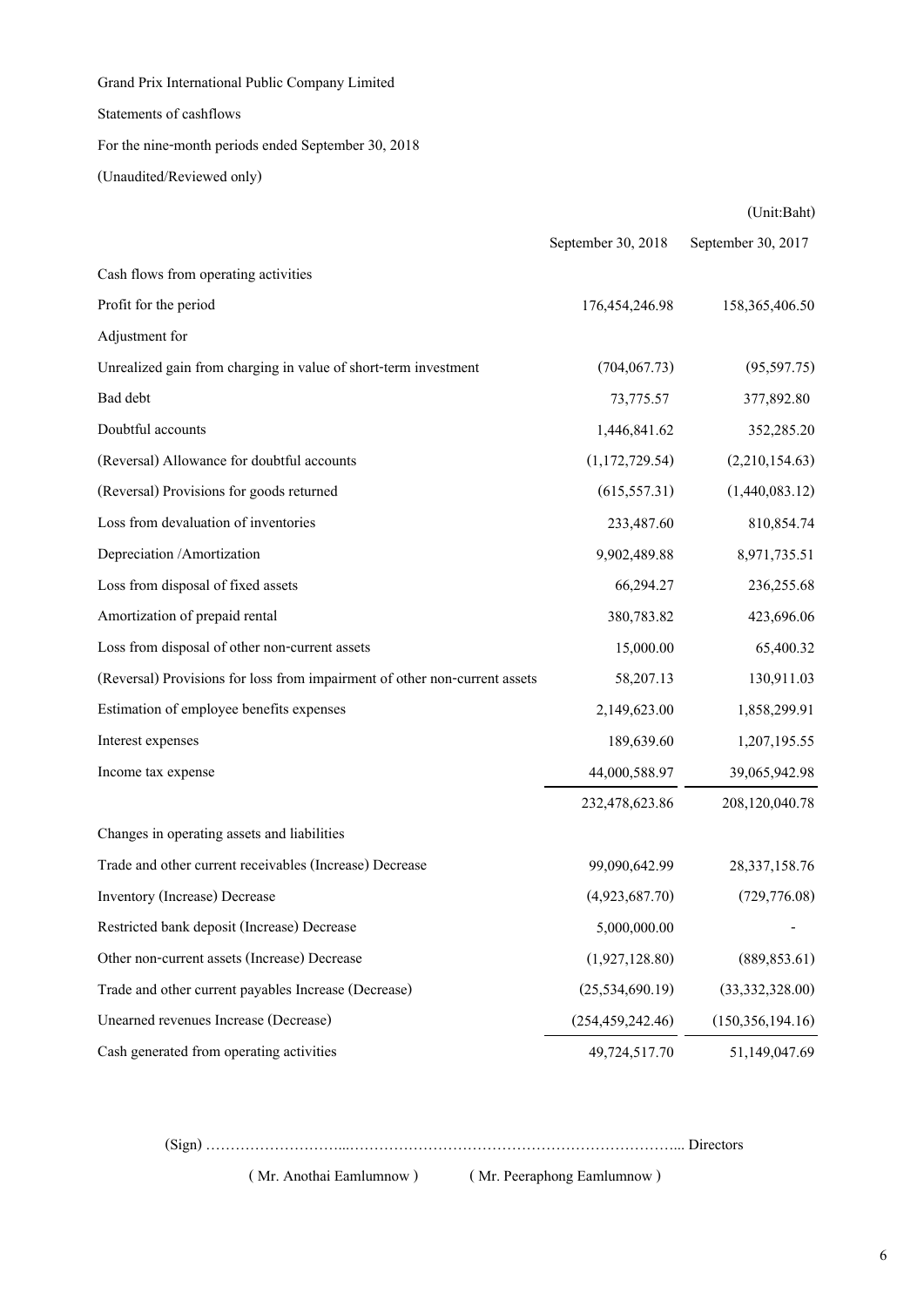Statements of cashflows (Cont.)

# For the nine-month periods ended September 30, 2018

(Unaudited/Reviewed only)

|                                                               |                    | (Unit:Baht)        |
|---------------------------------------------------------------|--------------------|--------------------|
|                                                               | September 30, 2018 | September 30, 2017 |
| Interest paid                                                 | (189, 639.60)      | (1,207,195.55)     |
| Income tax paid                                               | (29,676,244.36)    | (26,881,289.19)    |
| Net cash from operating activities                            | 19,858,633.74      | 23,060,562.95      |
| Cash Flows from investing activities                          |                    |                    |
| Cash received (payment) for temporary Investments             | (317,713,941.02)   | 81,673,078.22      |
| Cash repayment from long-term loans to related person         | 338,653.00         | 516,596.00         |
| Cash paid for long-term loans to related person               | (531,650.00)       | (150,000.00)       |
| Cash received from disposal of fixed assets                   |                    | 220,000.00         |
| Cash paid for purchase of fixed assets                        | (10, 277, 598.83)  | (5,897,172.56)     |
| Cash paid for purchase of other intangible assets             | (910,000.00)       | (3,315.80)         |
| Net cash provided by (used in) investing activities           | (329,094,536.85)   | 76, 359, 185.86    |
| Cash flows from financing activities                          |                    |                    |
| Cash repayment for long-term loans from financial institution |                    | (6,288,225.02)     |
| Cash repayment for liabilites under finance lease contract    | (540, 421.13)      | (523, 300.17)      |
| Dividends paid                                                | (89,999,400.00)    | (70,000,000.00)    |
| Net cash provided by (used in) financing activities           | (90, 539, 821.13)  | (76,811,525.19)    |
| Net increase (decrease) in cash and cash equivalents          | (399, 775, 724.24) | 22,608,223.62      |
| Cash and cash equivalents as at the beginning of period       | 413,988,568.84     | 60,265,397.72      |
| Cash and cash equivalents as at the end of period             | 14,212,844.60      | 82, 873, 621. 34   |

Additional information disclosure relating to cash flows stated in note 21.

The notes to the interim financial statement are an integral part of this interim financial statement.

(Sign) ………………………...…………………………………………………………... Directors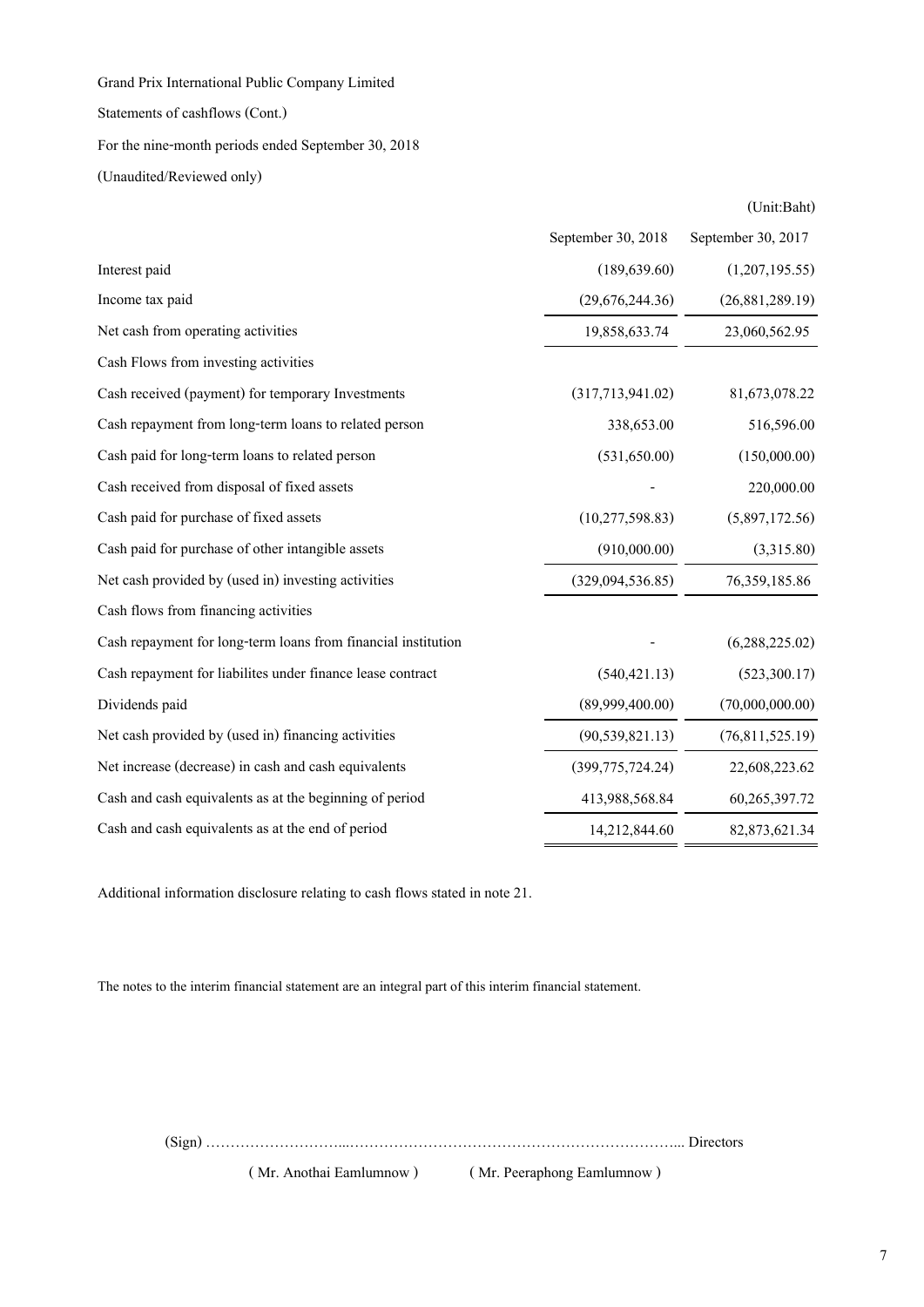**Notes to the interim financial statements**

**For the nine-month periods ended September 30, 2018** 

**(Unaudited/Reviewed only)**

#### **1. General information**

- **Registration : Grand Prix International Public Company Limited ("the Company") is a juristic person which incorporated in Thailand on April 30, 1982. The Company was converted as public company limited on September 2, 2014.**
- **Place of business : Head office : No. 4/299, Moo 5, Soi Ladplaklao 66, Ladplaklao Road, Kwang Anusaovaree, Khet Bangkhen, Bangkok.**
	- **Branch office 1 No. 4/137, Moo5, Soi Ladplaklao 66, Ladplaklao Road, Kwang Anusaovaree, Khet Bangkhen, Bangkok.**
	- **Branch office 2 No. 4/309, Moo5, Soi Ladplaklao 66, Ladplaklao Road, Kwang Anusaovaree, Khet Bangkhen, Bangkok.**
	- **Branch office 3 No. 4/133, Moo 5, Soi Ladplaklao 66, Ladplaklao Road Kwang Anusaovaree, Khet Bangkhen, Bangkok.**
	- **Branch office 4 No. 69, Moo 2, Tambon Bueng Sal, Amphur Ongkharak, Nakhon Nayok Province.**
	- **Branch office 5 No. 010A, Building (B), Hnin Si Road, Sinmalite Highway Complex, Ward (6), Kamayut Township, Yangon, Myanmar. (Has on business operation.)**

**Major Business : 1. Providing space for goods exhibition and marketing promotion services events business.**

- **2. Advertising media in printing , television and website relating to automotive business.**
- **3. Printing business.**

**Major shareholder Eamlumnow group by shareholding 60.85%** 

### **2. Basis of preparation of interim financial statements**

**2 Statement of compliance**

**The interim financial statements are prepared on a condensed basis in accordance with Thai Accounting Standard (TAS) No. 34 (revised 2017) Interim Financial Reporting; guidelines promulgated by the Federation of Accounting Professions (FAP), and related applicable rules and regulations of the Thai Securities and Exchange Commission.**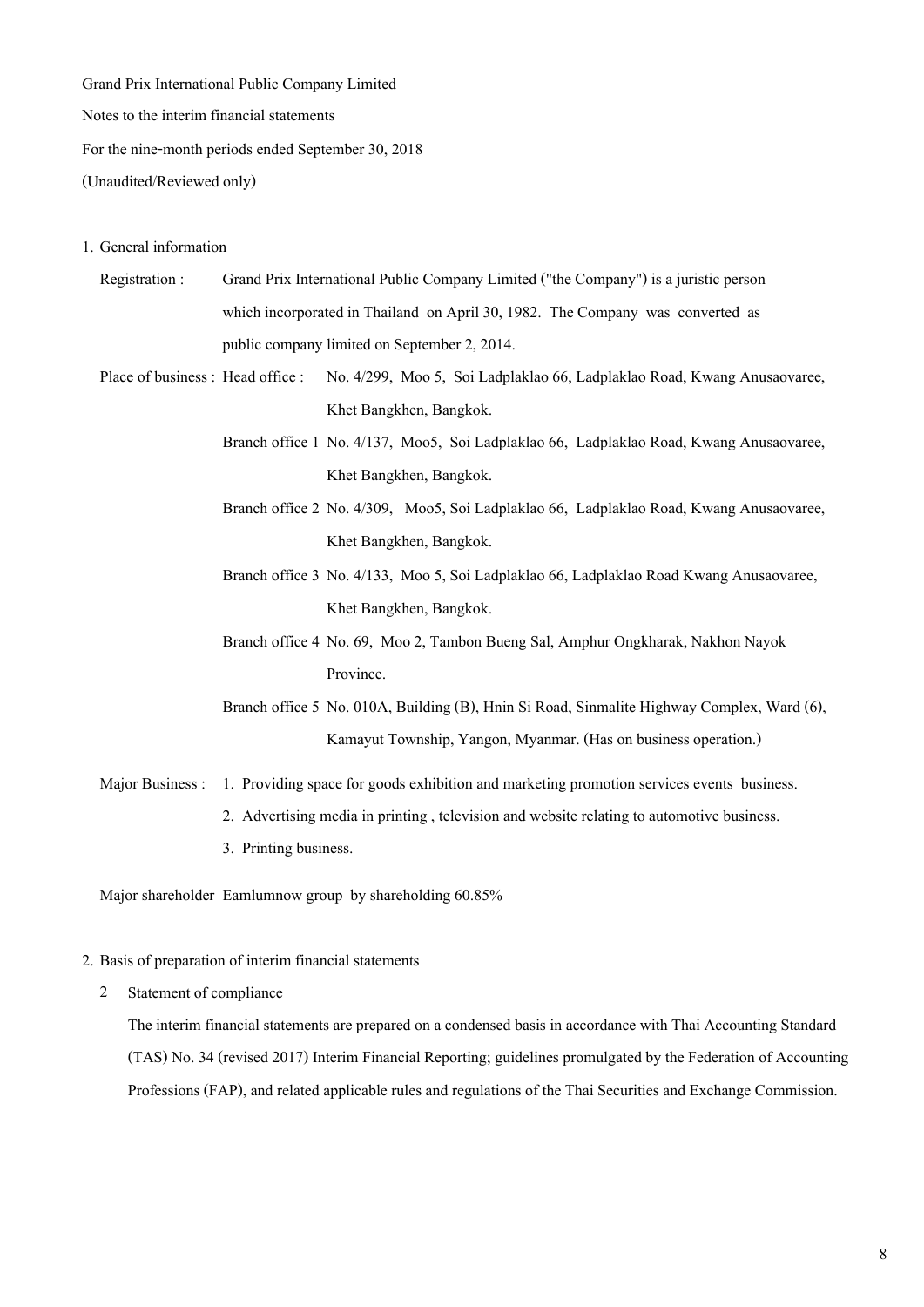**The interim financial statements are prepared to provide an update on the financial statements for the year ended December 31, 2017. They do not include all of the financial information required for full annual financial statements but focus on new activities, events and circumstances to avoid repetition of information previously reported. Accordingly, these interim financial statements should be read in conjunction with the financial statements of the Company for the year ended December 31, 2017.**

**2.2 New Financial Reporting Standards**

### **2.2.1. Financial Reporting Standards that become effective in the current year**

**During the period, the Company and subsidiaries have adopted a number of revised financial reporting standards and interpretations (revised 2017) which are effective for the financial statements for the period beginning on or after January 1, 2018. These financial reporting standards were aimed at alignment with the corresponding International Financial Reporting Standards with most of the changes and clarifications directed towards disclosures in the notes to financial statements. The adoption of those financial reporting standards does not have any significant impacts on the Company and subsidiaries' financial statements.** 

#### **2.2.2. Revised Financial reporting standards that will become effective in the future**

**During the period, the Federation of Accounting Professions issued Thai Financial Reporting Standards, TFRS 15 Revenue from Contracts with Customers and a set of Financial Instruments which are effective for the financial statements beginning on or after January 1, 2019 and 2020. The Group has not applied these financial reporting standards in the preparation of interim financial statements before effective date.** 

**TFRS 15 Revenue from Contracts with Customers establishes for the entity to use in accounting for revenue arising from contracts with customers, the core principle is that the entity should recognize revenue to depict the transfer of promised goods or services to the customers in an amount that reflects the consideration to which the entity expects to be entitled. This standard introduces a five-step model to revenue recognition and requires the exercise of judgment for taking into consideration of the principle in each step of model applying. TFRS 15 supersedes TAS 11 Construction Contracts and TAS 18 Revenue, and the related Interpretations.** 

**The set of Thai Financial Reporting Standards relating to Financial Instruments, which comprise five issues of accounting standards and interpretations as below:**

### **Thai Financial Reporting Standards**

- **TFRS 9 Financial Instruments**
- **TFRS 7 Financial Instruments: Disclosures**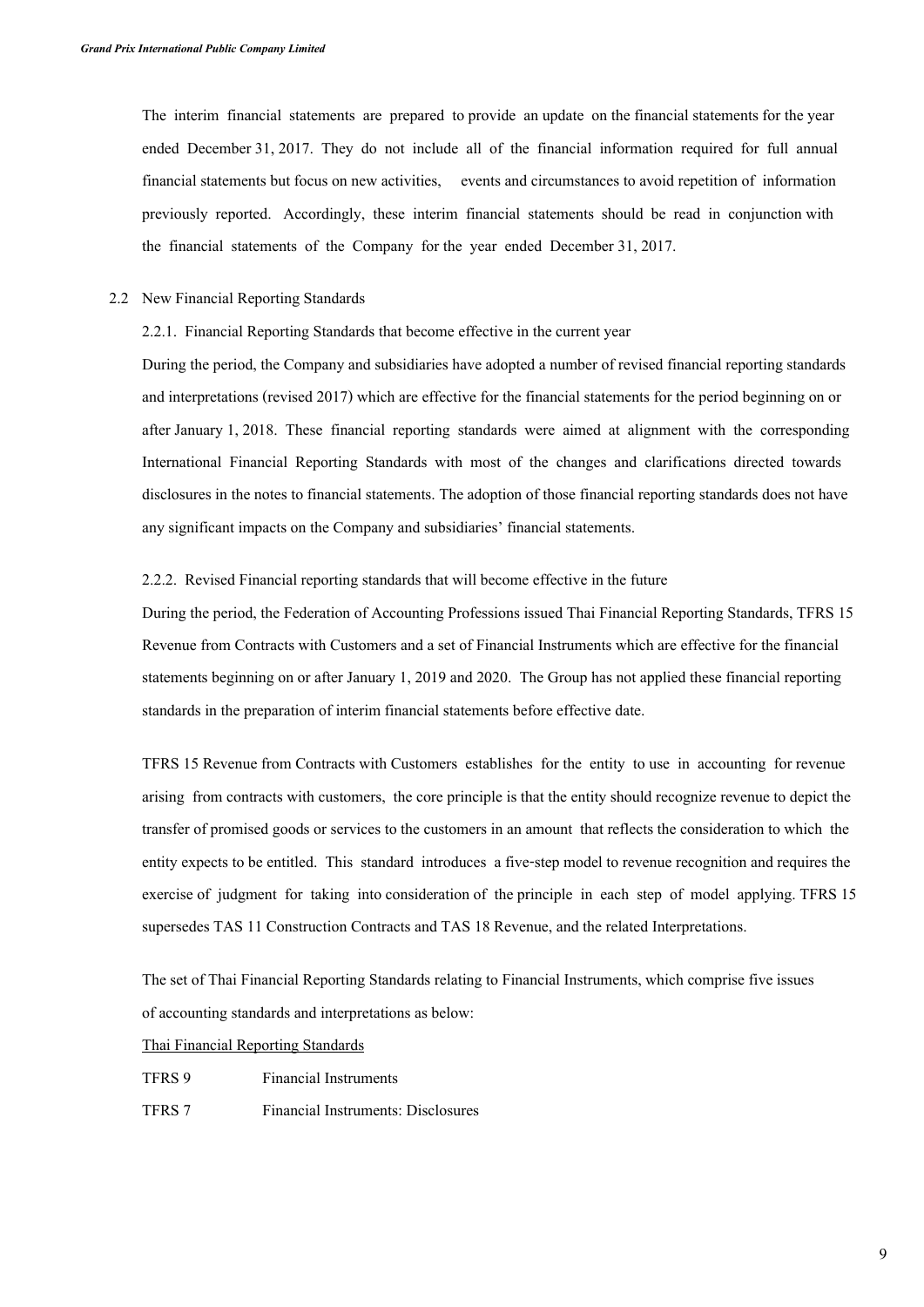**Thai Accounting Standards**

| TAS 32   | Financial Instruments: Presentation                         |
|----------|-------------------------------------------------------------|
|          | <b>Thai Financial Reporting Standards Interpretations</b>   |
| TFRIC 16 | Hedges of a Net Investments in a Foreign Operation          |
| TFRIC 19 | Extinguishing Financial Liabilities with Equity Instruments |

**The above set of Thai Financial Reporting Standards (TFRSs) sets out the requirements for the classification and measurement of financial instrument at the fair value or amortized cost by considering from the type of instruments, contractual cash flow characteristics and the entity's business model, including the impairment methodology by using the expected credit loss, and the general hedge accounting, as well as the presentation and disclosures of financial instrument. When this set of TFRSs are effective, as a result, some currently effective accounting standards, interpretations and guidance will be cancelled.**

**At present, the Management of the Company and subsidiaries is being assessed the impacts of those financial reporting standards which will be effective in the future on the financial statements.**

## **3. Significant accounting policies**

**These interim financial statements have been prepared by using the accounting policy and estimate as same as the financial statements for the year ended December 31, 2017.**

## **4. Cash and cash equivalents**

|                  |                                     | (Unit:Baht)    |
|------------------|-------------------------------------|----------------|
|                  | September 30,2018 December 31, 2017 |                |
| Cash             | 103,442.00                          | 120,424.25     |
| Current accounts | 143,662.08                          | 88,598.98      |
| Savings deposit  | 13,914,541.44                       | 413,638,544.16 |
| Fixed deposit    | 51,199.08                           | 141,001.45     |
| Total            | 14,212,844.60                       | 413,988,568.84 |
|                  |                                     |                |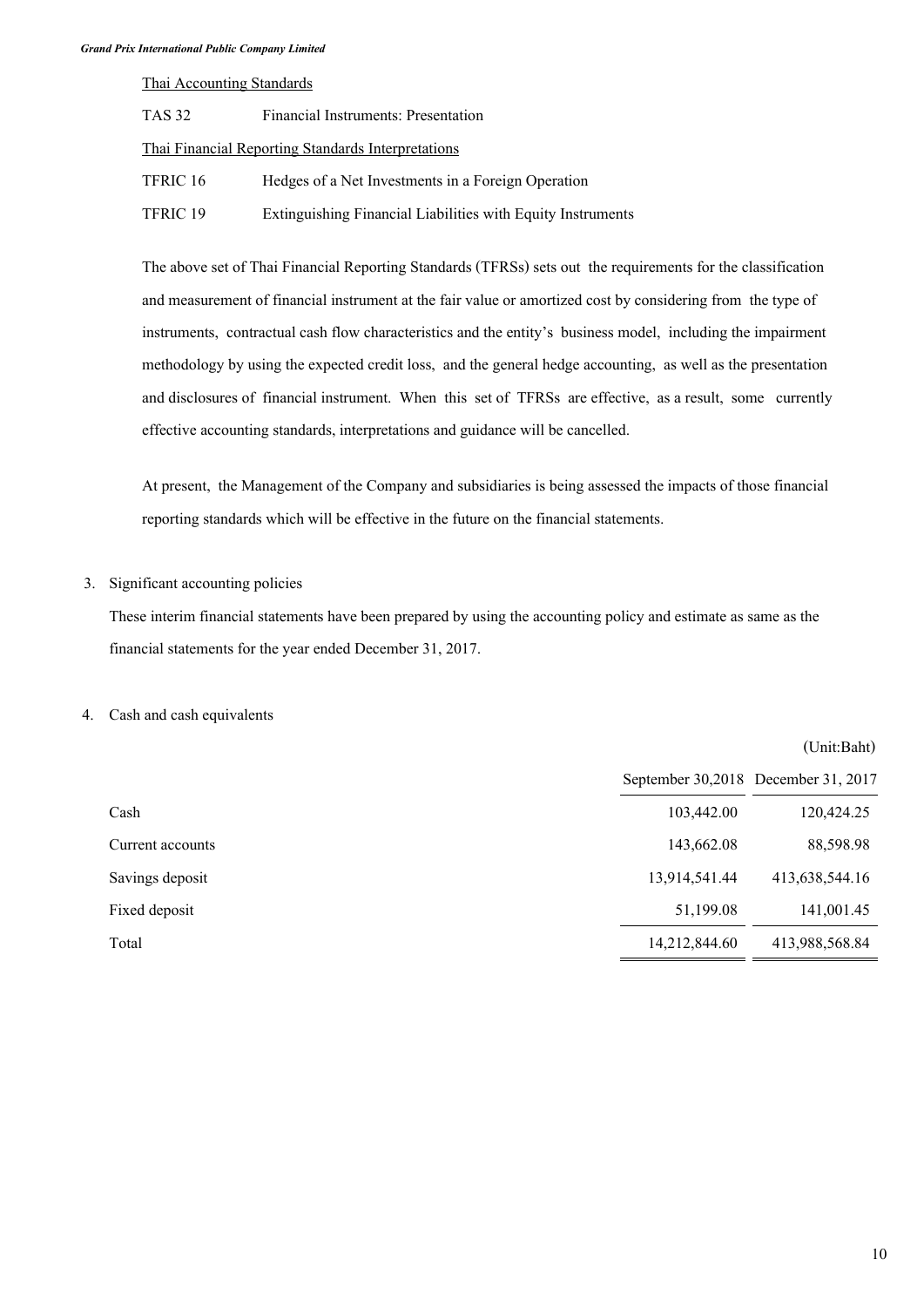## **5. Current investments**

|                                       |                | (Unit:Baht)                         |
|---------------------------------------|----------------|-------------------------------------|
|                                       |                | September 30,2018 December 31, 2017 |
| Current investments in open-end funds | 190,683,928.32 | 218,546,841,26                      |
| Fixed deposits due on maturity date   | 457,893,760.35 | 111,612,838.66                      |
| Total                                 | 648,577,688.67 | 330,159,679.92                      |

**As at September 30, 2018, the Company had investments in open-end funds "SCBTMFPLUS-I" and fixed deposit due payment ten-month to fourteen-month with a financial institution at interest rate 0.90 - 1.60% per annum (As at December 31, 2017 : 0.90 - 1.48% per annum)** 

**Movements of the current investments in open-end funds account for the nine-month period ended september 30, 2018 are summarized below:**

|                                            | (Unit:Baht)      |
|--------------------------------------------|------------------|
| Balance as at beginning of the period      | 218,546,841.26   |
| Additional invesment                       | 285,000,000.00   |
| Disposal                                   | (315,330,000.00) |
| Unrealized gain on revaluation investments | 2,467,087.06     |
| Balance as at end of the period            | 190,683,928.32   |

## **6. Trade and other current receivables**

|                                                |                | September 30,2018 December 31, 2017 |
|------------------------------------------------|----------------|-------------------------------------|
| Trade accounts receivable :                    |                |                                     |
| Related companies (Note 20.3.1)                | 257,977.00     | 650, 617.78                         |
| Other parties                                  | 24,375,960.26  | 132,677,083.73                      |
| Post date cheque                               | 1,335,931.57   | 625,266.40                          |
|                                                | 25,969,868.83  | 133,952,967.91                      |
| Allowance for doubtful accounts<br><b>Less</b> | (5,756,192.96) | (5,482,080.88)                      |
| Provisions for goods returned                  | (1,638,521.06) | (2,254,078.37)                      |
| Net                                            | 18,575,154.81  | 126,216,808.66                      |
|                                                |                |                                     |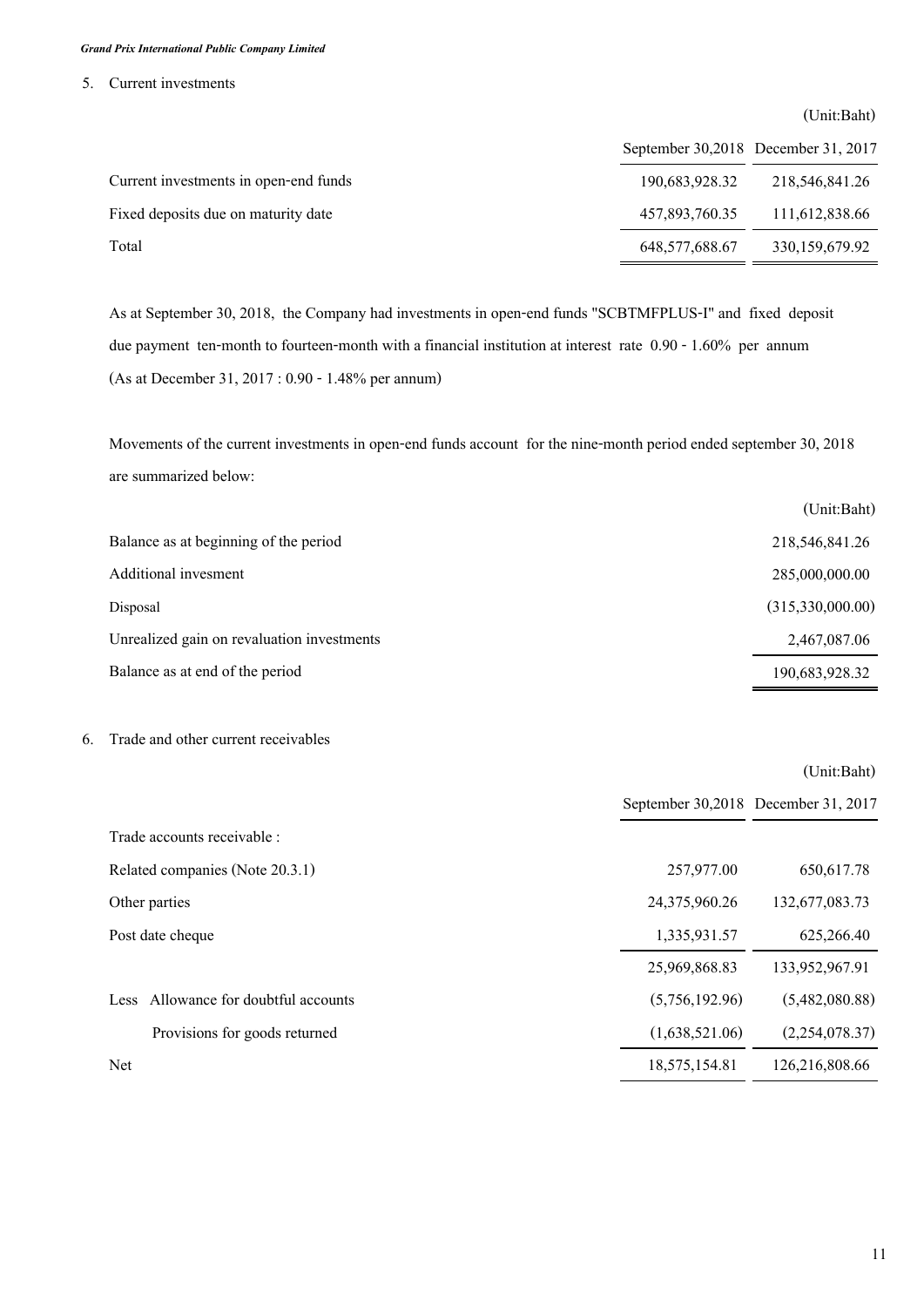**(Unit:Baht)**

|                                                |               | September 30,2018 December 31, 2017 |
|------------------------------------------------|---------------|-------------------------------------|
| Other current receivables :                    |               |                                     |
| Other receivable related parties (Note 20.3.1) | 1,897,659.25  | 80,250.00                           |
| Accrued income                                 | 15,950,237.97 | 9,483,784.69                        |
| Prepaid expenses                               | 12,928,781.47 | 19,042,139.04                       |
| Deposit of machine                             | 7,659,264.00  |                                     |
| Other                                          | 784,976.27    | 1,796,064.71                        |
|                                                | 39,220,918.96 | 30,402,238.44                       |
| Total                                          | 57,796,073.77 | 156,619,047.10                      |

**As at September 30, 2018 and December 31, 2017, trade accounts receivable were classified by aging as follows:**

|                       |                 | (Unit:Baht)                         |
|-----------------------|-----------------|-------------------------------------|
|                       |                 | September 30,2018 December 31, 2017 |
| Undue                 | 16, 151, 115.03 | 32,070,387.04                       |
| Over due :            |                 |                                     |
| $1 - 90$ days         | 3,566,608.34    | 94,804,623.00                       |
| 91 - 180 days         | 526,554.50      | 717,024.45                          |
| 181-365 days          | 933,718.69      | 884,949.30                          |
| More than 365 days up | 4,791,872.27    | 5,475,984.12                        |
| Total                 | 25,969,868.83   | 133,952,967.91                      |

**Movement of the allowance for doubtful accounts for the nine-month periods ended September 30, 2018 and** 

**<sup>2017</sup> as follows:**

|                                                                   | (Unit:Baht)        |                |
|-------------------------------------------------------------------|--------------------|----------------|
|                                                                   | For the nine-month |                |
|                                                                   | 2018               | 2017           |
| Allowance for doubtful accounts as at the beginning of the period | 5,482,080.88       | 7,928,773.55   |
| Increase                                                          | 1,446,841.62       | 352,285.20     |
| Write off                                                         | (81, 545.49)       | (384, 686.20)  |
| Received                                                          | (1,091,184.05)     | (1,825,468.43) |
| Allowance for doubtful accounts as at the end of the period       | 5,756,192.96       | 6,070,904.12   |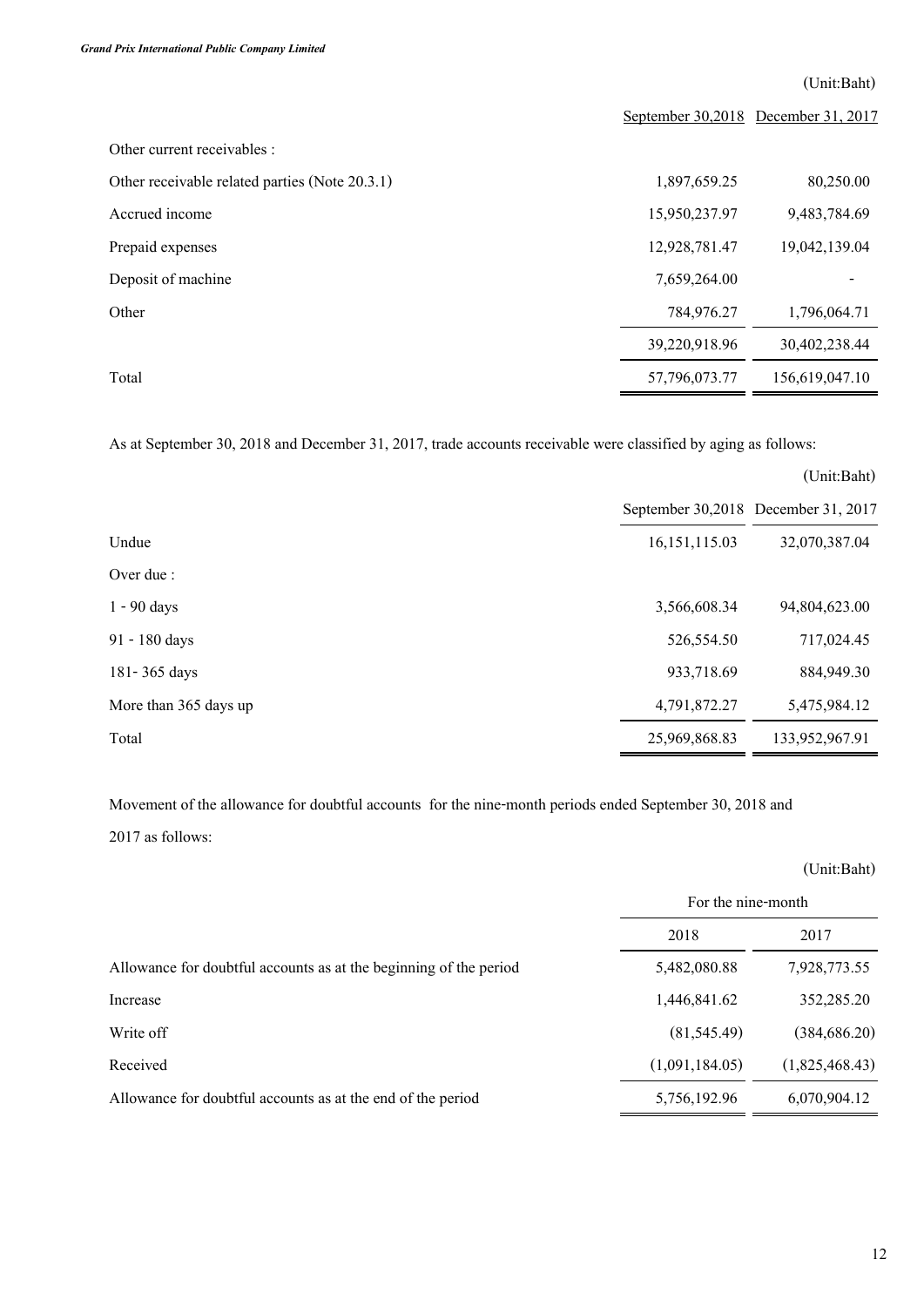**7. Inventories**

|                                            | September 30,2018 December 31, 2017 |                |
|--------------------------------------------|-------------------------------------|----------------|
| Finished goods                             | 2,710,517.10                        | 3,093,904.44   |
| Work in process                            | 1,337,789.92                        | 2,449,115.56   |
| Raw materials                              | 8,881,624.54                        | 2,463,223.86   |
|                                            | 12,929,931.56                       | 8,006,243.86   |
| Less Allowance for inventories devaluation | (2,328,995.33)                      | (2,095,507.73) |
| <b>Net</b>                                 | 10,600,936.23                       | 5,910,736.13   |

**Movement of the allowance for inventories devaluation for the nine-month periods ended September 30, 2018 and 2017 as follows:**

|                         | (Unit:Baht)        |              |
|-------------------------|--------------------|--------------|
|                         | For the nine-month |              |
|                         | 2018               | 2017         |
| Beginning of the period | 2,095,507.73       | 1,555,529.96 |
| Increase(decrease)      | 233,487.60         | 810,854.74   |
| End of the period       | 2,328,995.33       | 2,366,384.70 |

# **8. Restricted bank deposit**

**As at September 30, 2018, the Company had fixed deposit at 2 banks amount of Baht 0.42 million by using fixed deposit as collateral for letter guarantee for electricity usage to Metropolitan Electricity Authority, purchasing agreement in oil product to a private company and monthly postage service to Thai Post Co.,Ltd. as stated in note 22.2**

## **9. Investment property**

**The Company had land as investment property at book value Baht 32.24 million. As at September 30, 2018, fair valueby selling price of land near area at Baht 54.40 million (As at December 31, 2017 : Baht 47.16 million).**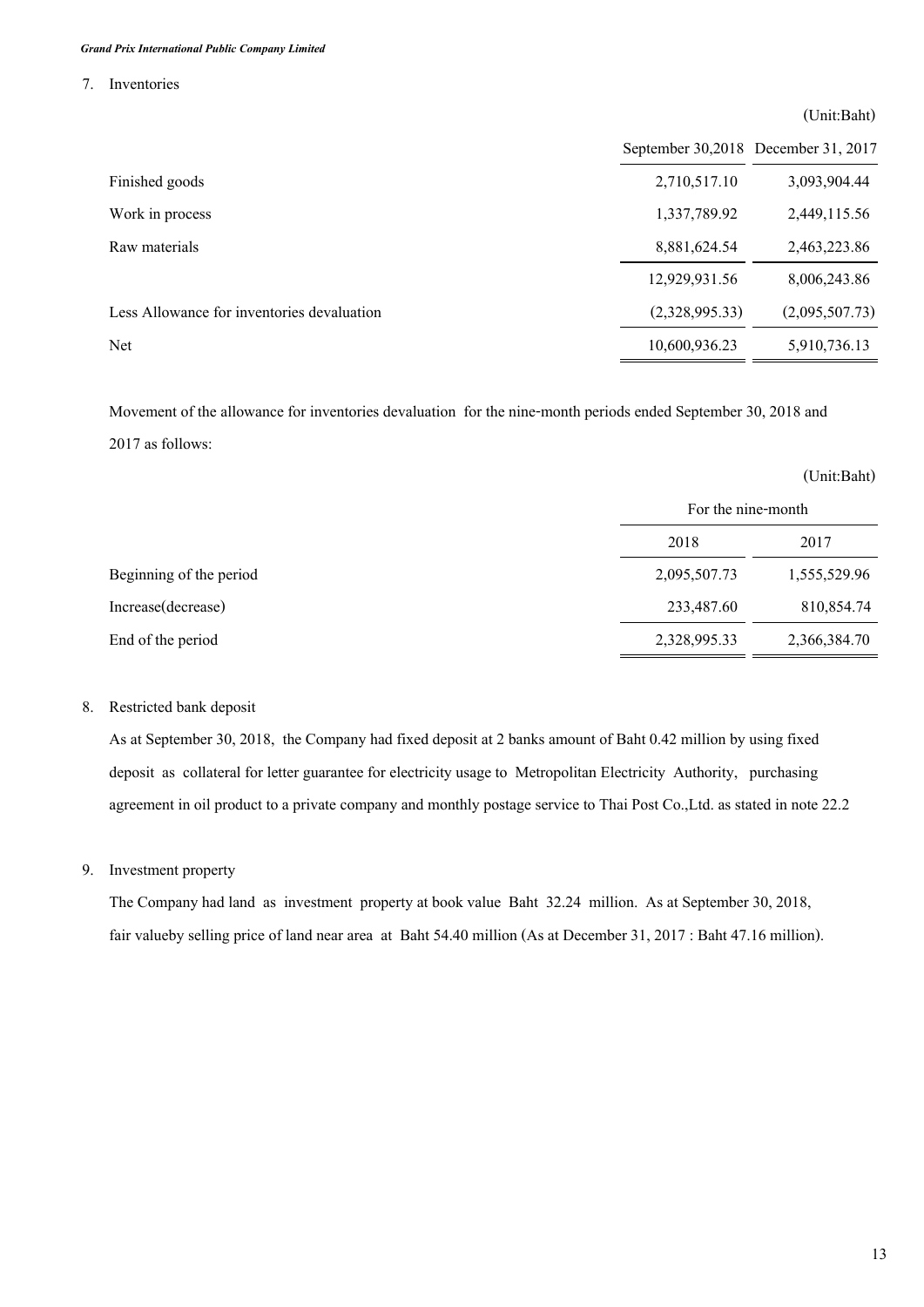## **10. Property, plant and equipment**

**Movements of the property plant and equipment for the nine-month periods ended September 30, 2018 are summarized below:**

|                                                  | (Unit:Baht)      |
|--------------------------------------------------|------------------|
| Net book value as at the beginning of the period | 130, 130, 230.69 |
| Acquisitions during the period - at cost         | 11,188,643.25    |
| Tranfer out - net to other non-current assets    | (7.00)           |
| Disposals during the period - net                | (66, 294.27)     |
| Depreciation for the period                      | (9,096,500.63)   |
| Net book value as at the end of the period       | 132,156,072.04   |

- **10.1 As at September 30, 2018, the Company has a fully depreciated property, plant and equipment still in use have cost value of Baht 111.82 million (As at December 31, 2017 : Baht 110.89 million).**
- **10.2 As at September 30, 2018, Certain of land with its construction at book value amounting to Baht 41.82 million (As at December 31, 2017 : Baht 43.25 million) have been used as collateral for bank overdraft, short-term loans from financial institution.**
- **10.3 As at September 30, 2018, Vehicle at book of Baht 0.58 million were acquired under financial lease. (As at December 31, 2017 : Baht 1.31 million) as stated in note 15.**

## **11. Other intangible assets**

**Movements of the Other intangible assets for the nine-month periods ended September 30, 2018 are summarized below:** 

|                                                  | (Unit:Baht)  |
|--------------------------------------------------|--------------|
| Net book value as at the beginning of the period | 3,597,161.47 |
| Acquisitions during the period - at cost         | 910,000.00   |
| Amortization for the period                      | (805,989.25) |
| Net book value as at the end of the period       | 3,701,172.22 |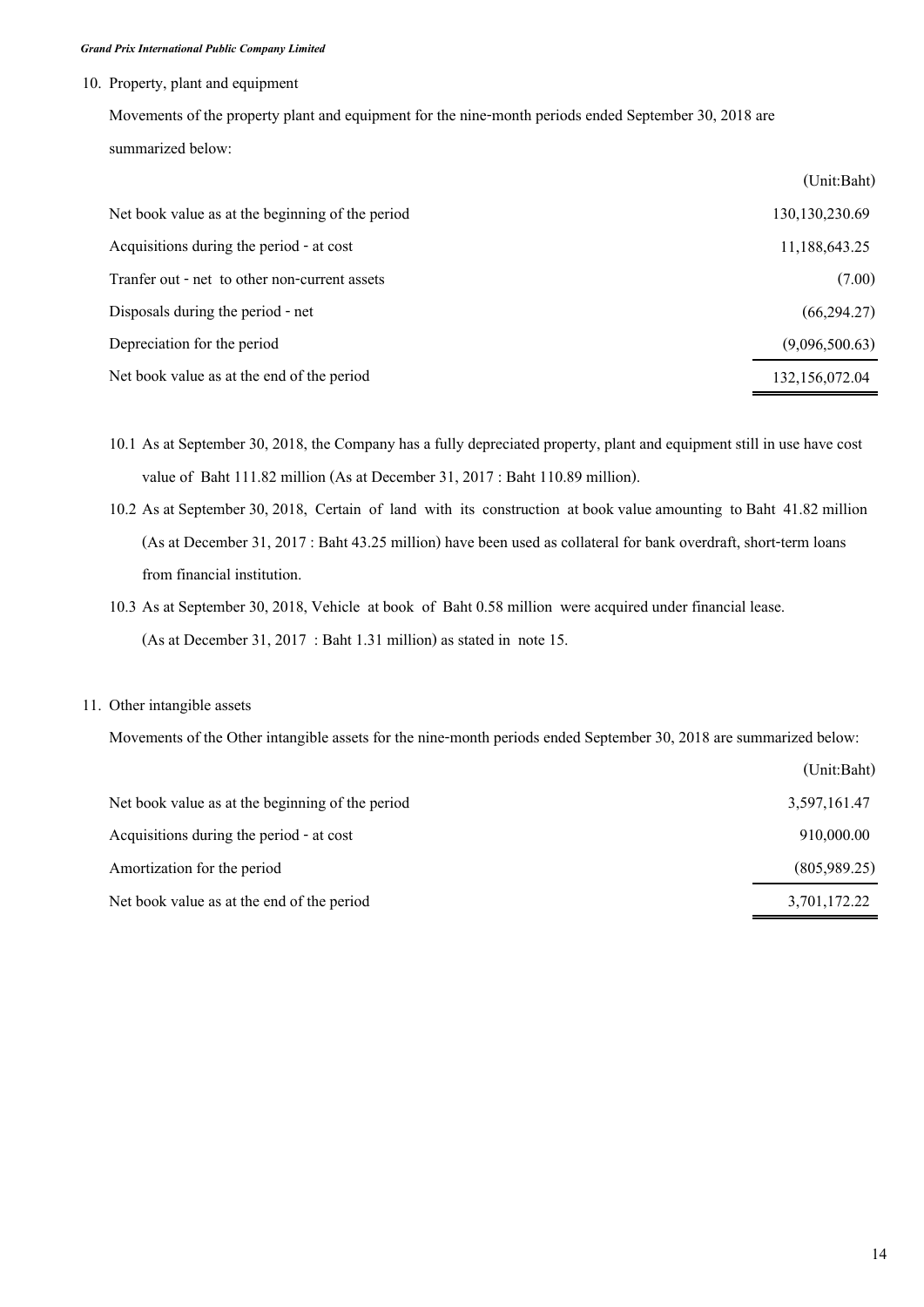- **12. Deferred tax / Income tax expense** 
	- **12.1 Deferred tax assets after netting with deferred tax liabilities has been presented in the statement of financial**

**position had details as follows:**

|                          |               | (Unit:Baht)                         |
|--------------------------|---------------|-------------------------------------|
|                          |               | September 30,2018 December 31, 2017 |
| Deferred tax assets      | 5,337,423.08  | 4,860,800.96                        |
| Deferred tax liabilities | (593, 779.31) | (807,386.04)                        |
| Net                      | 4,743,643.77  | 4,053,414.92                        |

**12.2 The movement of deferred tax assets and liabilities occurred during for the nine-month periods ended** 

**September 30, 2018 and 2017 were as follows:**

|                                             |                 |                                       | (Unit:Baht)   |
|---------------------------------------------|-----------------|---------------------------------------|---------------|
|                                             | As at           | Recognized as                         | As at         |
|                                             | January 1, 2018 | (expenses)/revenues September 30,2018 |               |
|                                             |                 | in Profit or                          |               |
|                                             |                 | Losses                                |               |
| Deferred tax assets :                       |                 |                                       |               |
| Allowance for inventories devaluation       | 419,101.55      | 46,697.52                             | 465,799.07    |
| Provision for liabilities employee benefits | 4,441,699.41    | 429,924.60                            | 4,871,624.01  |
|                                             | 4,860,800.96    | 476,622.12                            | 5,337,423.08  |
| Deferred tax liabilities :                  |                 |                                       |               |
| Temporary investment                        | (81,203.14)     | (140, 813.55)                         | (222,016.69)  |
| Temporary differences depreciation          | (687, 347.10)   | 372,684.34                            | (314, 662.76) |
| Liabilities under fi                        | (38, 835.80)    | (18,264.06)                           | (57,099.86)   |
|                                             | (807, 386.04)   | 213,606.73                            | (593, 779.31) |
| Deferred tax assets - net                   | 4,053,414.92    | 690,228.85                            | 4,743,643.77  |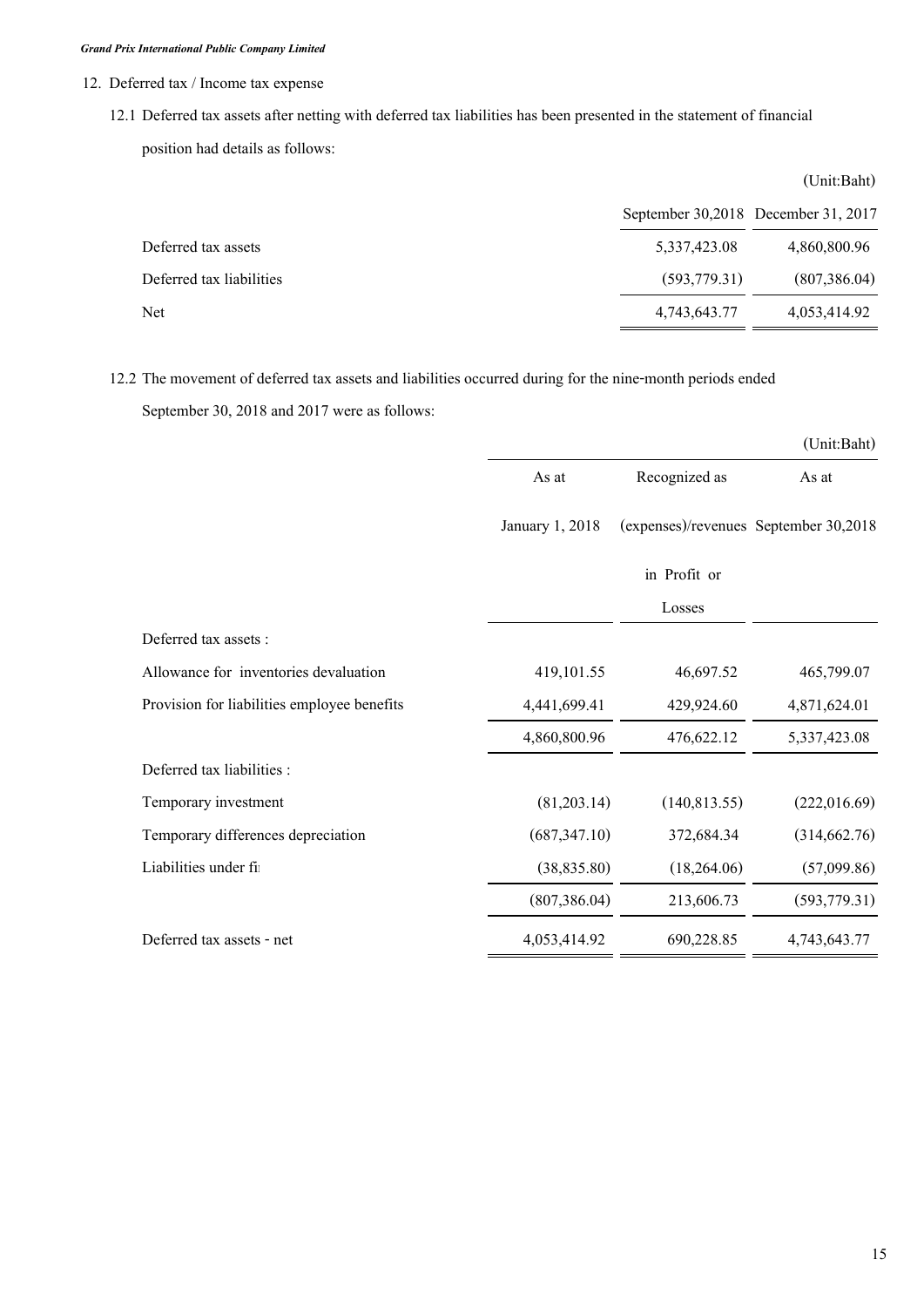|                                             | As at           | Recognized as                         | As at         |
|---------------------------------------------|-----------------|---------------------------------------|---------------|
|                                             | January 1, 2017 | (expenses)/revenues September 30,2017 |               |
|                                             |                 | in Profit or                          |               |
|                                             |                 | Losses                                |               |
| Deferred tax assets :                       |                 |                                       |               |
| Allowance for inventories devaluation       | 311,105.99      | 162,170.95                            | 473,276.94    |
| Provision for liabilities employee benefits | 3,933,515.24    | 371,659.97                            | 4,305,175.21  |
|                                             | 4,244,621.23    | 533,830.92                            | 4,778,452.15  |
| Deferred tax liabilities :                  | (1,385,929.74)  | 591,544.38                            | (794, 385.36) |
| Temporary differences depreciation          | (20, 554.97)    | (13,230.37)                           | (33,785.34)   |
| Liabilities under financial leases          | (1,406,484.71)  | 578,314.01                            | (828, 170.70) |
| Deferred tax assets - net                   | 2,838,136.52    | 1,112,144.93                          | 3,950,281.45  |

**12.3 Income tax recognized in profit or loss for the three-month and nine-month periods ended September 30, 2018 and 2017 as follows:**

|                                   |                     |                |                    | (Unit:Baht)    |
|-----------------------------------|---------------------|----------------|--------------------|----------------|
|                                   | For the three-month |                | For the nine-month |                |
|                                   | 2018                | 2017           | 2018               | 2017           |
| Current income tax                |                     |                |                    |                |
| Income tax expenses               | (8,109,200.20)      | (7,047,622.13) | 44,690,817.82      | 40,178,087.91  |
| Deferred tax                      |                     |                |                    |                |
| Changing in temporary differences | (267, 531.46)       | (266, 105.48)  | (690, 228.85)      | (1,112,144.93) |
| Income tax expenses in the        |                     |                |                    |                |
| statements of comprehensive       |                     |                |                    |                |
| <i>ncome</i>                      | (8,376,731.66)      | (7,313,727.61) | 44,000,588.97      | 39,065,942.98  |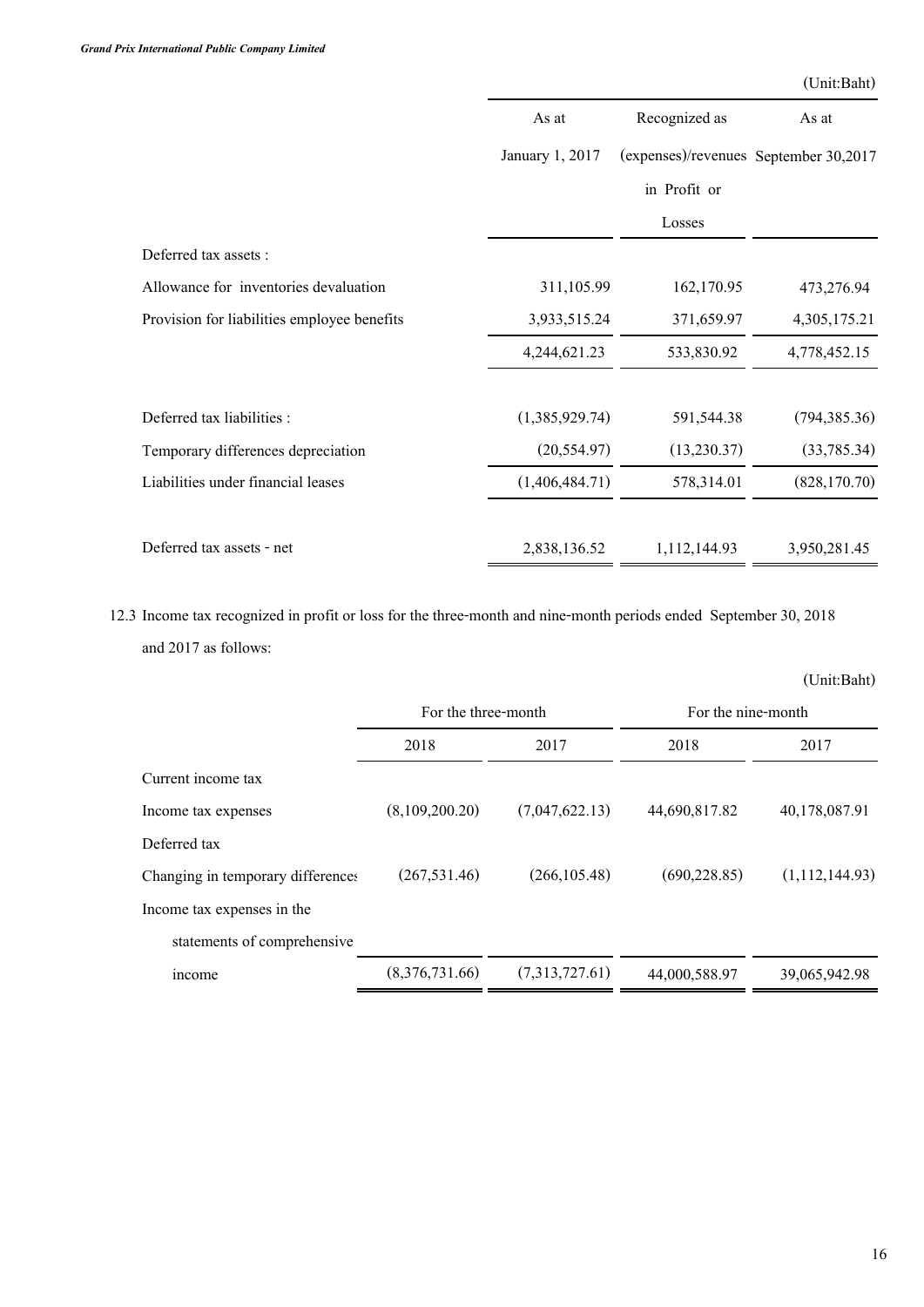**12.4 Reconciliation between income tax expenses (revenues) and the product of accounting profit multiplied by income tax rate for the three-month and nine-month periods ended September 30, 2018 and 2017 presented as follows:**

|                                  | For the three-month |                   | For the nine-month |                |
|----------------------------------|---------------------|-------------------|--------------------|----------------|
|                                  | 2018                | 2017              | 2018               | 2017           |
| Profit (Loss) before income tax  | (41, 467, 060.95)   | (35, 847, 455.37) | 220,454,835.95     | 197,431,349.48 |
| Tax rate                         | 20%                 | 20%               | 20%                | 20%            |
| Amount of income tax from tax ra | (8,293,412.19)      | (7,169,491.07)    | 44,090,967.19      | 39,486,269.90  |
| Tax effect implications for :    |                     |                   |                    |                |
| Non-deductible expenses          | 97,294.97           | 7,311.52          | 281,359.31         | 399,367.41     |
| Additional deductible expenses.  | (180, 614.45)       | (151, 548.06)     | (371, 737.53)      | (819, 694.33)  |
|                                  | (83,319.48)         | (144, 236.54)     | (90, 378.22)       | (420, 326.92)  |
| Income tax expense (revenues)    |                     |                   |                    |                |
| reported in the statements of    |                     |                   |                    |                |
| comprehensive income             | (8,376,731.67)      | (7,313,727.61)    | 44,000,588.97      | 39,065,942.98  |
| Effective income tax rate        | 20.20%              | 20.40%            | 19.96%             | 19.79%         |

# **13. Trade and other current payables**

|                            |                  | September 30,2018 December 31, 2017 |
|----------------------------|------------------|-------------------------------------|
| Trade accounts payable :   |                  |                                     |
| Trade accounts payable     | 6,615,423.19     | 22,630,614.11                       |
| Post date cheque           | 1,898,154.41     | 1,813,313.33                        |
|                            | 8,513,577.60     | 24,443,927.44                       |
| Other current payables :   |                  |                                     |
| Accrued expenses           | 17,077,112.09    | 14,922,708.47                       |
| Revenue department payable | 415,750.23       | 4,173,387.86                        |
| Suspense output tax        | 1,350,444.74     | 8,388,137.79                        |
| Accrued withholding tax    | 929,804.16       | 2,939,643.12                        |
| Others                     | 2,490,446.86     | 532,976.77                          |
|                            | 22, 263, 558. 08 | 30,956,854.01                       |
| Total                      | 30,777,135.68    | 55,400,781.45                       |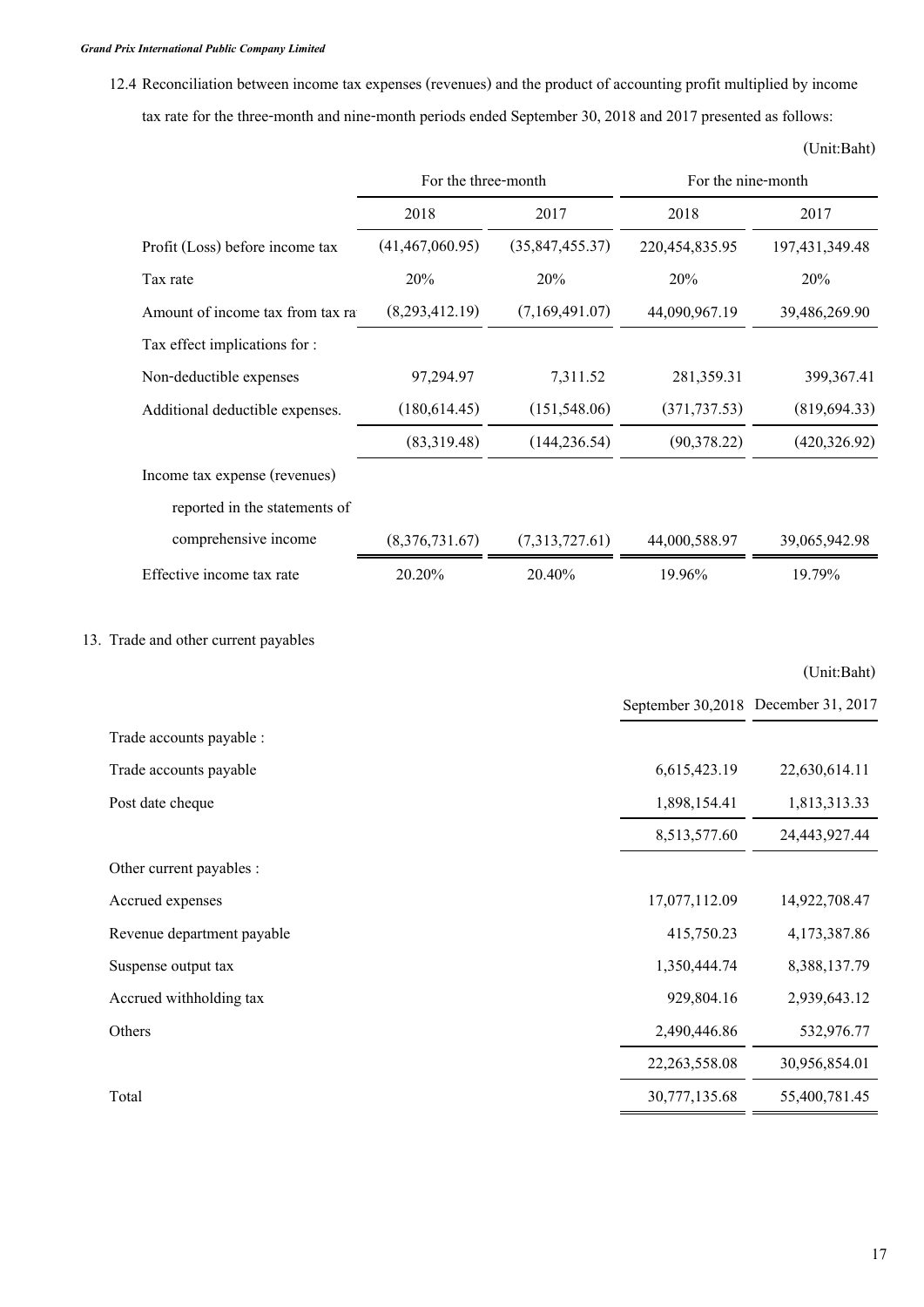### **14. Unearned revenues**

|                   |              | (Unit:Baht)                         |
|-------------------|--------------|-------------------------------------|
|                   |              | September 30,2018 December 31, 2017 |
| Unearned revenue: |              |                                     |
| Motor show event  |              | 256, 137, 295. 75                   |
| Other event       | 1,980,875.00 | 250,000.00                          |
| Others            | 199,257.31   | 252,079.02                          |
| Total             | 2,180,132.31 | 256,639,374.77                      |
|                   |              |                                     |

## **15. Liabilities under finance lease contract**

|                                          | September 30,2018 December 31, 2017 |               |
|------------------------------------------|-------------------------------------|---------------|
| Liabilities under finance lease contract | 240,513.67                          | 780,934.80    |
| Less Current portion                     | (240, 513.67)                       | (780, 934.80) |
| Net                                      | $\,$                                |               |

**Details of assets under finance leases contract are as follows:**

|                               |                                     | (Unit:Baht)    |
|-------------------------------|-------------------------------------|----------------|
|                               | September 30,2018 December 31, 2017 |                |
| Motors vehicle                | 2,802,462.45                        | 2,802,462.45   |
| Less Accumulated depreciation | (1,876,091.60)                      | (1,488,378.64) |
| Book value                    | 926,370.85                          | 1,314,083.81   |

**The Company had entered into 3 hire-purchase contracts for rental of motor vehicles, with installment period 36 to 48 months, repayment in amount of Baht 69,335.20 per month. The hire-purchase contract will be ended in year 2018.**

**16. Non-current provisions for employee benefits** 

**16.1 Movement of the present value of the employee benefit obligations for the nine- month periods ended September 30, 2018 are as follows:**

|                                       | (Unit:Baht)     |
|---------------------------------------|-----------------|
| Balance as at beginning of the period | 22, 208, 497.06 |
| Current service cost                  | 1,589,470.57    |
| Interest cost                         | 560,152.43      |
| Balance as at end of the period       | 24,358,120.06   |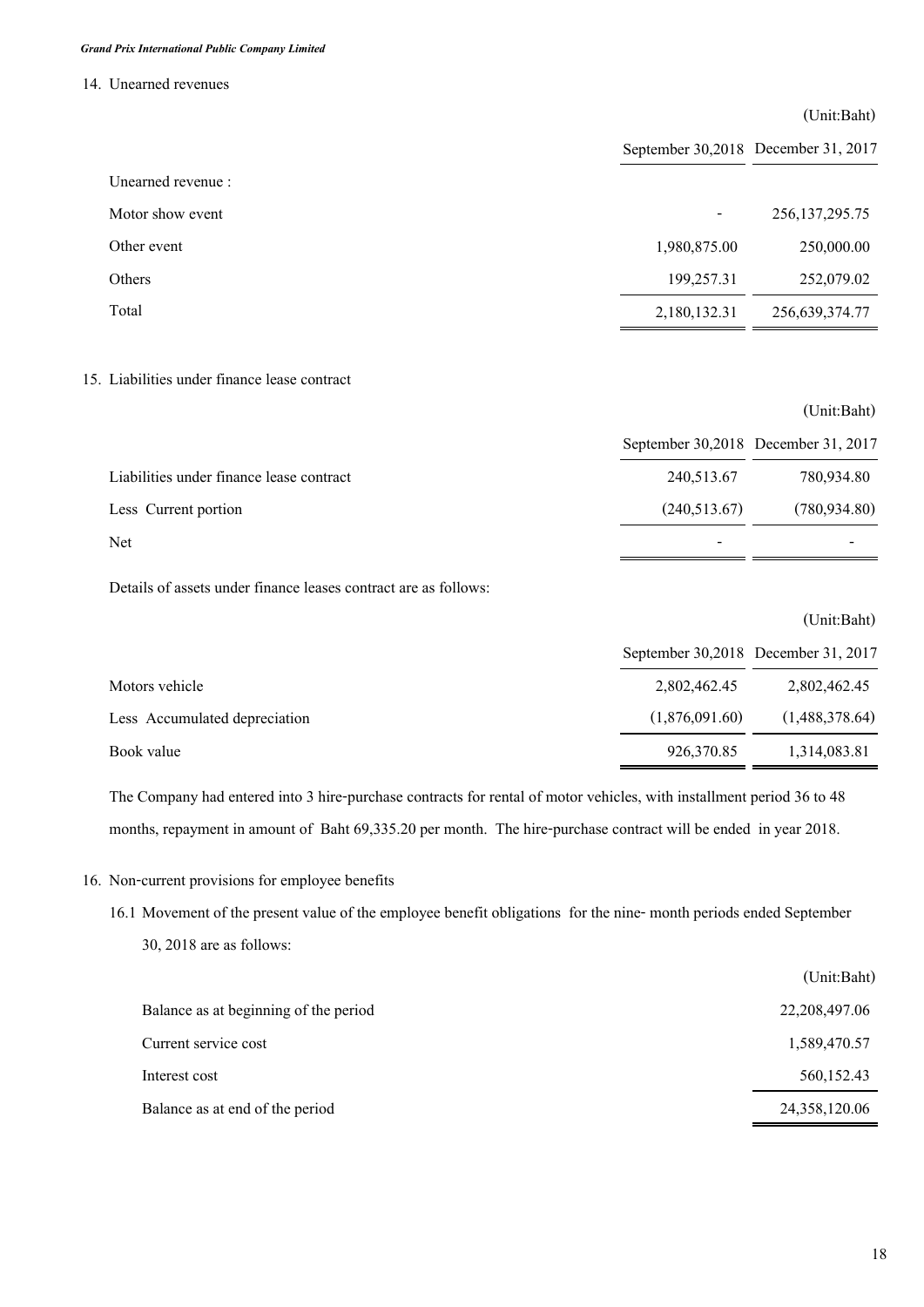**16.2 Employee benefit expenses recognized in the statement of comprehensive income for the three-month and nine-month periods ended September 30, 2018 and 2017 are as follows:**

|                               | For the three-month |            | For the nine-month |              |
|-------------------------------|---------------------|------------|--------------------|--------------|
|                               | 2018                | 2017       | 2018               | 2017         |
| Costs of selling and services | 387,593.00          | 371,441.00 | 1,152,305.00       | 1,114,323.00 |
| Distribution cost             | 64,149.00           | 60,730.00  | 192,447.00         | 182,190.00   |
| Administrative expenses       | 264,799.00          | 250,450.00 | 804,871.00         | 751,350.00   |
| Total                         | 716,541.00          | 682,621.00 | 2,149,623.00       | 2,047,863.00 |

#### **(Unit:Baht)**

### **17. Dividend**

- **17.1 According to Board of Director meeting No.4/2018 held on May 10, 2018, resolved to pay the interim dividend from retained earnings and the operating result of quarter 1st Year 2018 for the total eligible shares of 600 million shares at the rate of Baht 0.15 per share totalling Baht 90.00 million to the shareholders. The company already paid such dividend on June 7, 2018.**
- **17.2 According to Board of Director meeting No.3/2017 held on June 16, 2017, resolved to pay the interim dividend from the operating result of January to April 2017 for the total eligible shares of 500 million shares at the rate of Baht 0.14 per share totalling Baht 70.00 million to the shareholders. The company already paid such dividend on July 7, 2017.**

### **18. Provident fund**

**The Company contributed to the provident fund for the three-month and nine-month periods ended September 30, 2018 and 2017 are as follows:**

|                                | For the three-month |              | For the nine-month |              |
|--------------------------------|---------------------|--------------|--------------------|--------------|
|                                | 2018                | 2017         | 2018               | 2017         |
| Contribution to provident fund | 906,217.00          | 1,020,079.84 | 2,610,763.00       | 2,856,463.84 |
| Total                          | 906,217.00          | 1,020,079.84 | 2,610,763.00       | 2,856,463.84 |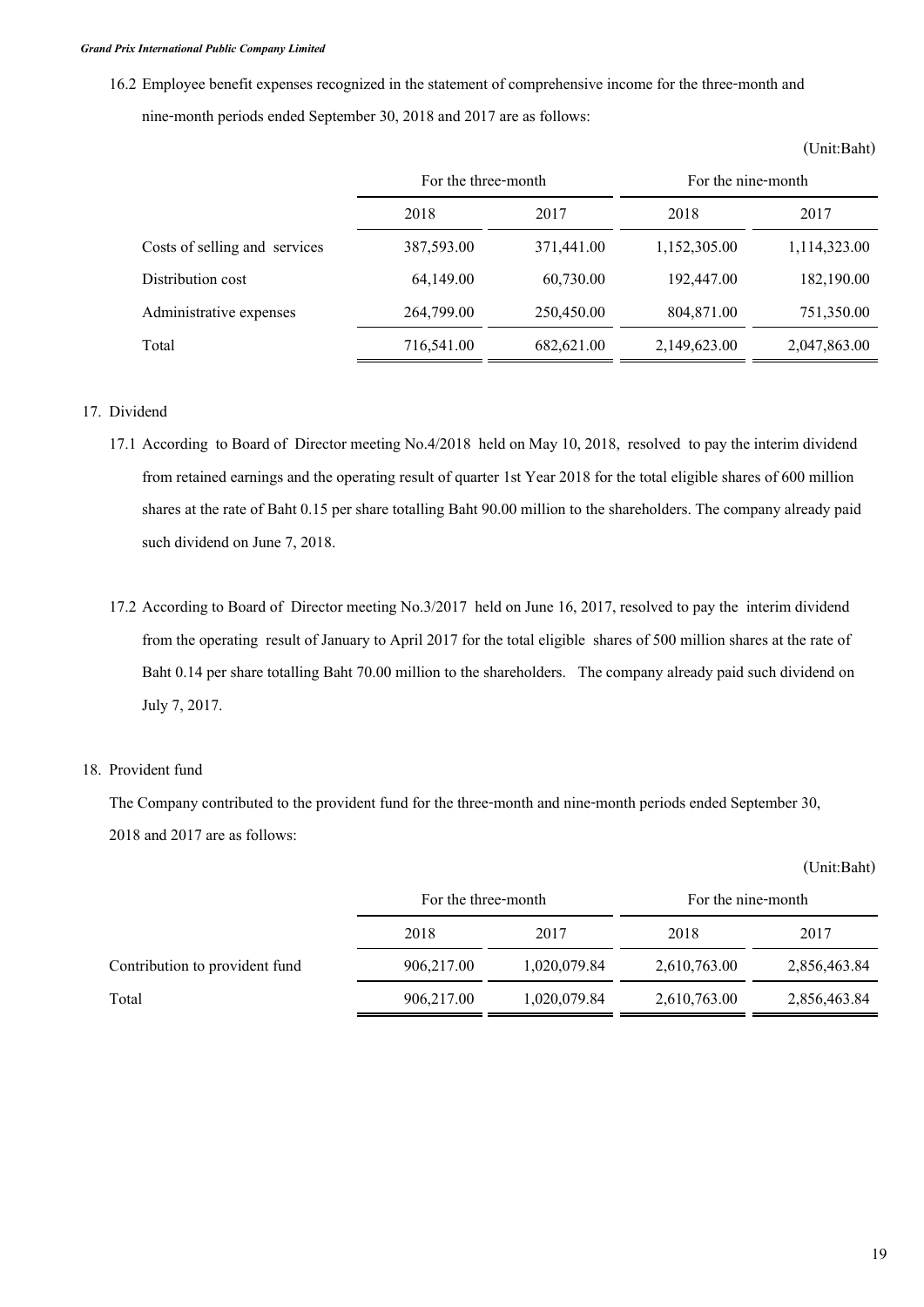# **19. Expenses by nature**

**Expenses by nature for the three-month and nine-month periods ended September 30, 2018 and 2017 are as follows:**

|                                  | For the three-month |               | For the nine-month |                   |
|----------------------------------|---------------------|---------------|--------------------|-------------------|
|                                  | 2018                | 2017          | 2018               | 2017              |
| Changing in finished goods and   |                     |               |                    |                   |
| work in process                  | 790,691.69          | 7,887,180.46  | 1,494,712.98       | 267, 202.34       |
| Raw material used                | 3,940,747.14        | 4,401,766.36  | 14,614,417.03      | 19,424,460.27     |
| Hire of work expenses for plate, |                     |               |                    |                   |
| original manuscript and others   | 5,512,700.41        | 7,747,484.99  | 19,366,220.07      | 24,926,340.40     |
| Employee expenses                | 36,820,388.31       | 39,641,012.81 | 119,381,510.21     | 129, 363, 927. 99 |
| Service charge for using area    |                     |               |                    |                   |
| for organizing event             | 786,164.38          | 640,000.00    | 107,760,943.79     | 108,298,580.84    |
| Structure decoration expenses    | 536,196.68          | 161,000.00    | 46,981,054.65      | 46,638,548.96     |
| Advertising expenses             | 1,425,127.48        | 1,106,683.65  | 20,559,595.15      | 22,967,687.02     |
| Hire of work expenses for        |                     |               |                    |                   |
| organize activities              | 1,880,751.87        | 1,337,105.11  | 24,865,612.64      | 24,818,496.68     |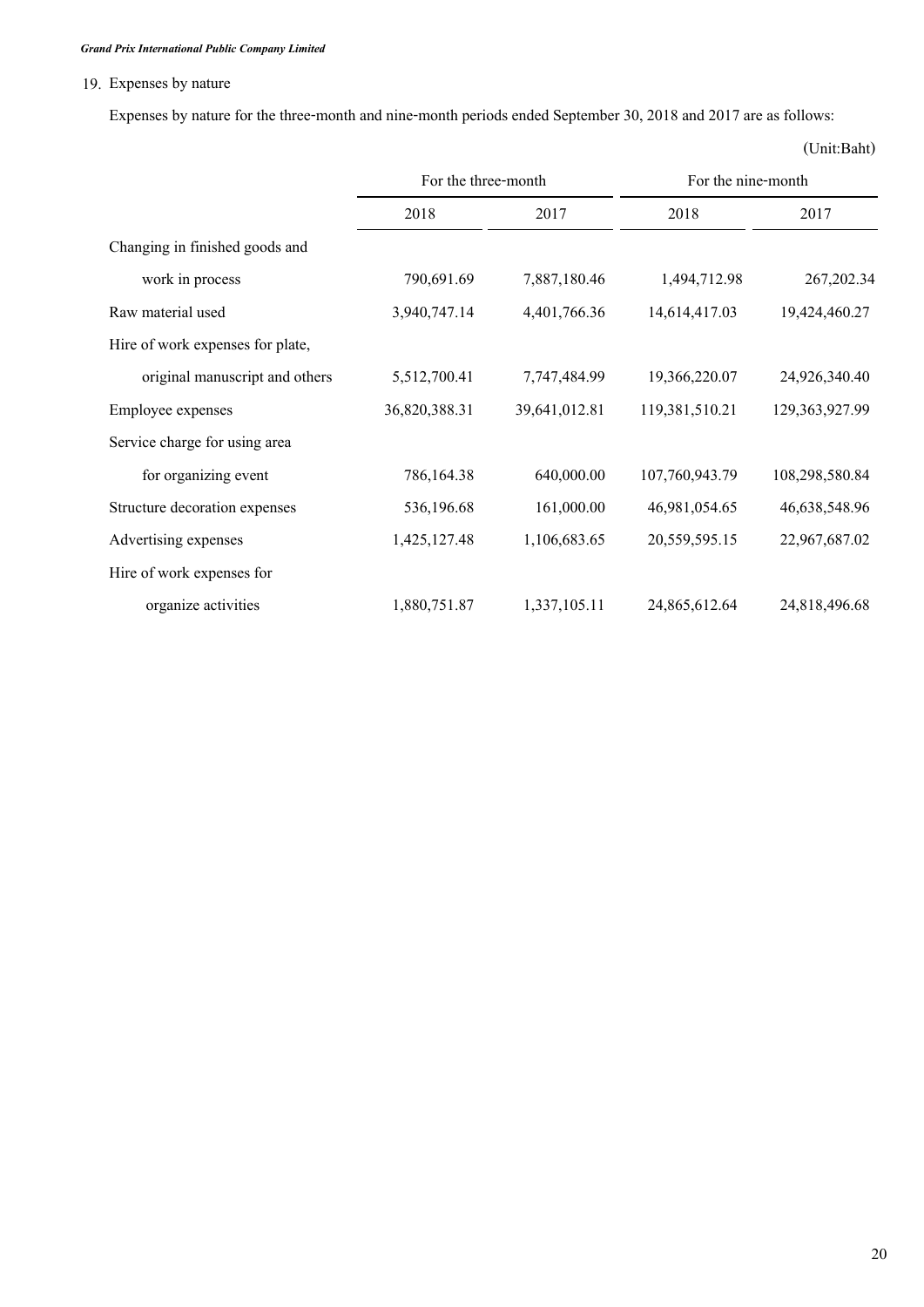# **20 Transaction with related parties**

**20.1 Relationship between the related parties summarized as follows:** 

| Persons or company           | Relationship type   | Type of transactions      | Pricing policy                                                |
|------------------------------|---------------------|---------------------------|---------------------------------------------------------------|
|                              |                     |                           |                                                               |
| <b>Blue Diamond Golf And</b> | Common director and | Provide event organizer   | Close to normal business price                                |
| Water Sport Club Co., Ltd.   | shareholder         | services                  | of another customer                                           |
|                              |                     | Provide printing services | Close to normal business price                                |
|                              |                     |                           | of another customer                                           |
|                              |                     |                           | Provide advertising services Close to normal business price   |
|                              |                     |                           | of another customer                                           |
|                              |                     | Provide art work service  | Close to normal business price                                |
|                              |                     |                           | of another customer                                           |
|                              |                     | Provide office for rental | Close to market price                                         |
|                              |                     |                           | Advertising services expense Close to normal business price   |
|                              |                     |                           | of another customer                                           |
|                              |                     |                           | Space and services for activit Close to normal business price |
|                              |                     |                           | of another customer                                           |
|                              |                     | Space rental expenses     | Close to agreement price                                      |
|                              |                     | for activity              | of the contract                                               |
|                              |                     |                           |                                                               |
| Yachiyoda Allow Wheel        | Common director and | Provide printing services | Close to normal business price                                |
| Co., Ltd                     | shareholder         |                           | of another customer                                           |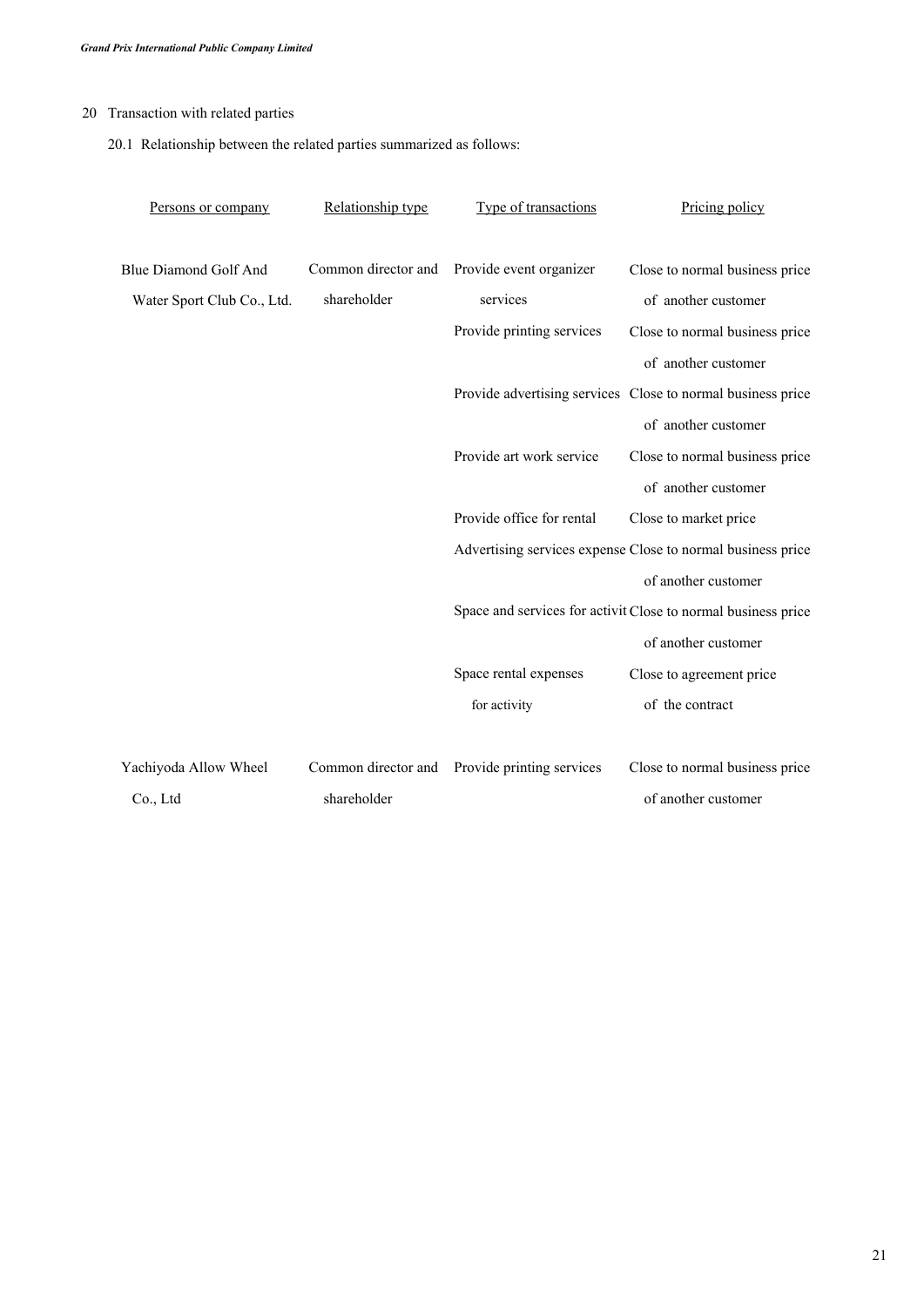## **20.2 Transactions in the statement of comprehensive income**

**Significant revenues and expenses with related parties for three-month and the nine-month periods ended September 30, 2018 and 2017 summarized as follows:**

|                                   |                     |              |                    | (Unit:Baht)   |
|-----------------------------------|---------------------|--------------|--------------------|---------------|
|                                   | For the three-month |              | For the nine-month |               |
|                                   | 2018                | 2017         | 2018               | 2017          |
| 20.2.1 Revenues from services     |                     |              |                    |               |
| Blue Diamond Golf And Water       |                     |              |                    |               |
| Sport Club Co., Ltd.              | 275,252.00          | 341,499.00   | 2,006,324.00       | 2,100,759.00  |
| Yachiyoda Allow Wheel Co., Ltd    | 13,000.00           | 52,000.00    | 100,000.00         | 80,500.00     |
|                                   | 288,252.00          | 393,499.00   | 2,106,324.00       | 2,181,259.00  |
| 20.2.2 Other income               |                     |              |                    |               |
| Blue Diamond Golf And Water       |                     |              |                    |               |
| Sport Club Co., Ltd.              | 112,500.00          | 112,500.00   | 225,000.00         | 225,000.00    |
| 20.2.3 Cost of services           |                     |              |                    |               |
| Blue Diamond Golf And Water       |                     |              |                    |               |
| Sport Club Co., Ltd.              | 1,008,193.96        |              | 2,043,486.57       | 352,327.11    |
| 20.2.4 Distribution cost          |                     |              |                    |               |
| Blue Diamond Golf And Water       |                     |              |                    |               |
| Sport Club Co., Ltd.              |                     |              | 170,000.00         | 170,000.00    |
| 20.2.5 Key executive remuneration |                     |              |                    |               |
| Short-term benefits               | 8,518,598.78        | 9,512,928.83 | 24,706,939.78      | 27,499,119.83 |
| Post-employment benefits          | 109,921.03          | 104,627.50   | 329,763.09         | 313,882.50    |
|                                   | 8,628,519.81        | 9,617,556.33 | 25,036,702.87      | 27,813,002.33 |

### **20.3 Transactions in the statement of financial position**

**Significant balance with related parties as at September 30, 2018 and December 31, 2017 summarized as follows:**

|                                                  |                      | (Unit:Baht)       |
|--------------------------------------------------|----------------------|-------------------|
|                                                  | September 30, $2018$ | December 31, 2017 |
| 20.3.1 Trade and other current receivables       |                      |                   |
| Trade accounts receivable :                      |                      |                   |
| Blue Diamond Golf And Water Sport Club Co., Ltd. | 257,977.00           | 436,617.78        |
| Yachiyoda Allow Wheel Co., Ltd.                  | 0.00                 | 214,000.00        |
|                                                  | 257,977.00           | 650,617.78        |
| Other current receivables :                      |                      |                   |
| Blue Diamond Golf And Water Sport Club Co., Ltd. | 1,897,659.25         | 80,250.00         |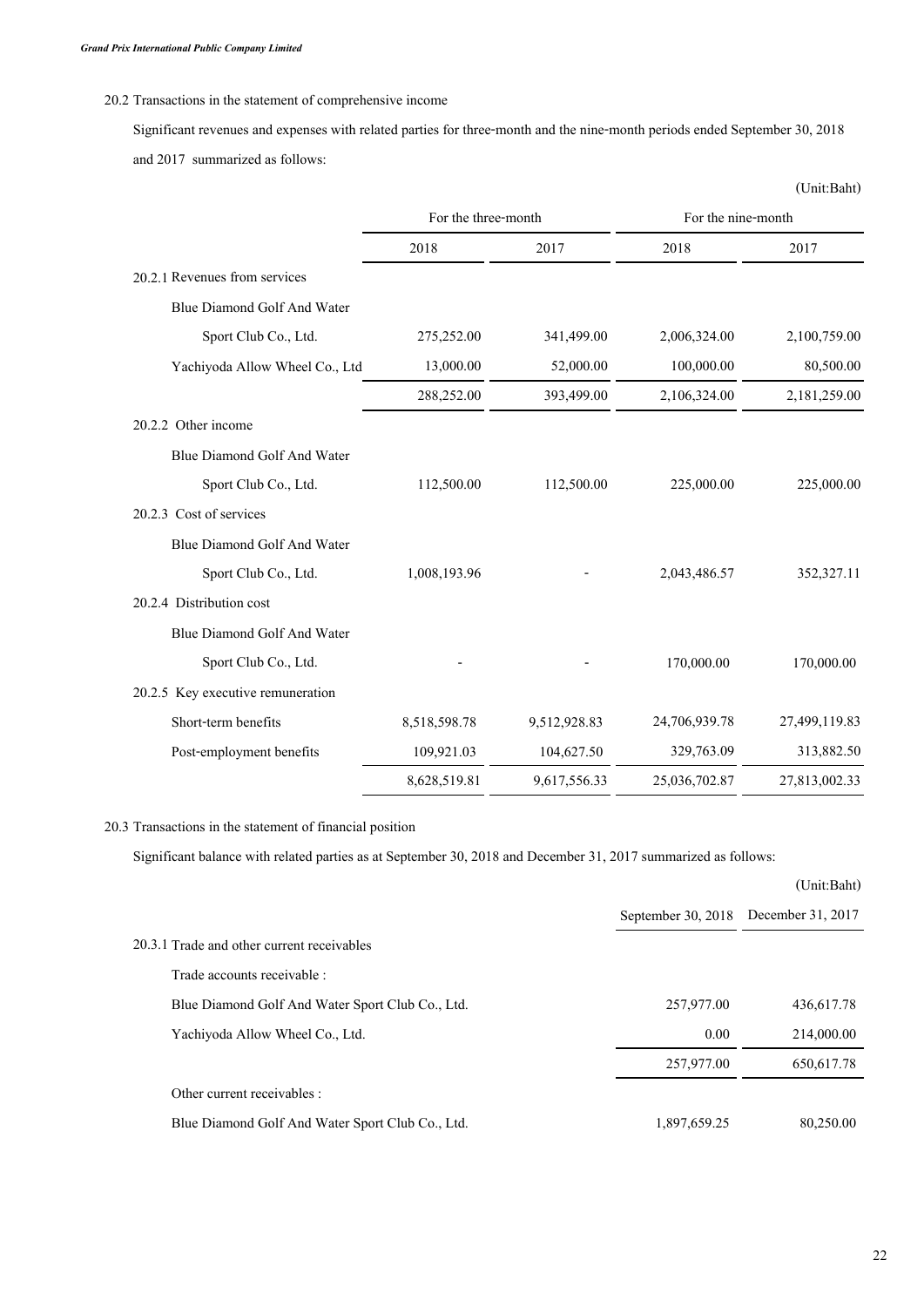**(Unit:Baht)**

|                        | September 30, 2018 December 31, 2017 |            |
|------------------------|--------------------------------------|------------|
| 20.3.2 Long-term loans |                                      |            |
| Employee               | 548,590.00                           | 355,593.00 |

**The Company had loan to employees with payment due within two years deducted from salaries and monthly wages, bearing no interest under welfare condition.** 

**Movement of long-term loan to related person were as follows:**

|           |            |            |            | (Unit:Baht)   |
|-----------|------------|------------|------------|---------------|
|           | January 1, | Additional | Repayment  | September 30, |
|           | 2018       | lending    |            | 2018          |
| Employees | 355,593.00 | 531,650.00 | 338,653.00 | 548,590.00    |
|           | 355,593.00 | 531,650.00 | 338,653.00 | 548,590.00    |

**(Unit:Baht)**

**September 30, 2018 December 31, 2017**

**20.3.3 Other non-current assets**

**2,619,216.18 -**

### **20.4 Commitment – Related party**

**The Company has commitment from rental space agreement with a related party dated on May 11, 2018 (Blue Diamond**  Golf And Water Sport Club Co., Ltd.) with 3 years lease term commencing on May 15, 2018 to May 14, 2021 amount of **Baht 12.00 million and payment was made on agreement date Baht 6.00 million with remaining commitment to be paid Baht 6.00 million.**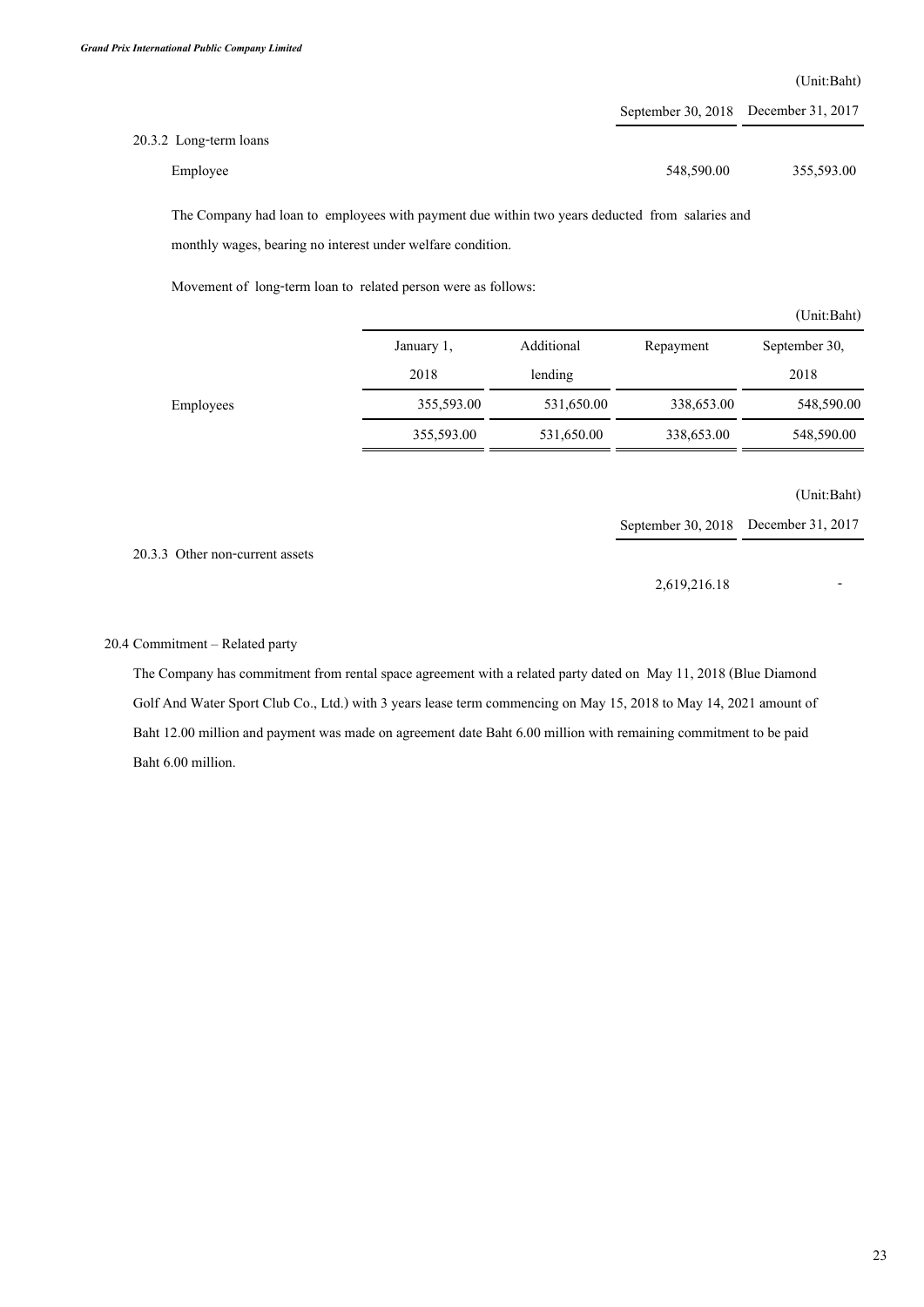#### **21. Supplementary disclosure of cash flow information**

**Cash and cash equivalents consist of cash on hand and deposits at financial institutions**

**21.1 Cash and cash equivalents as at the beginning of period are as follows:**

|                  |                 | (UIIII.Daiit <i>)</i> |
|------------------|-----------------|-----------------------|
|                  | January 1, 2018 | January 1, 2017       |
| Cash             | 120,424.25      | 12,698.50             |
| Current accounts | 88,598.98       | 3,875,554.79          |
| Savings deposit  | 413,638,544.16  | 55,231,169.98         |
| Fixed deposit    | 141,001.45      | 1,145,974.45          |
| Total            | 413,988,568.84  | 60,265,397.72         |

**21.2 Cash and cash equivalents as at the end of period are as follows:**

|                  |                    | (Unit:Baht)   |
|------------------|--------------------|---------------|
|                  | September 30, 2018 | June 30, 2017 |
| Cash             | 103,442.00         | 114,165.74    |
| Current accounts | 143,662.08         | 113,908.94    |
| Savings deposit  | 13,914,541.44      | 98,359,804.30 |
| Fixed deposit    | 51,199.08          | 114,627.60    |
| Total            | 14,212,844.60      | 98,702,506.58 |

**21.3 Non-cash transactions for the nine-month ended September 30, 2018 were as follows:**

**21.3.1 The Company purchased office equipment amounting to Baht 0.91 million presented as other payables.**

**21.4 Non-cash transactions for the nine-month ended September 30, 2017 were as follows:**

**21.4.1 The Company purchased office equipment amounting to Baht 0.95 million presented as other payables.**

**21.4.2 The Company transferred other non-current assets (barter goods) as fixed assets amounting to Baht 0.02 million.**

**21.4.3 The Company transferred office equipment deactivated as other non-current assets amounting to Baht 0.02 million.** 

**21.4.4 The Company purchased other intangible assets amounting to Baht 0.15 million presented as other payables.**

 $(TU \cap B \cap D)$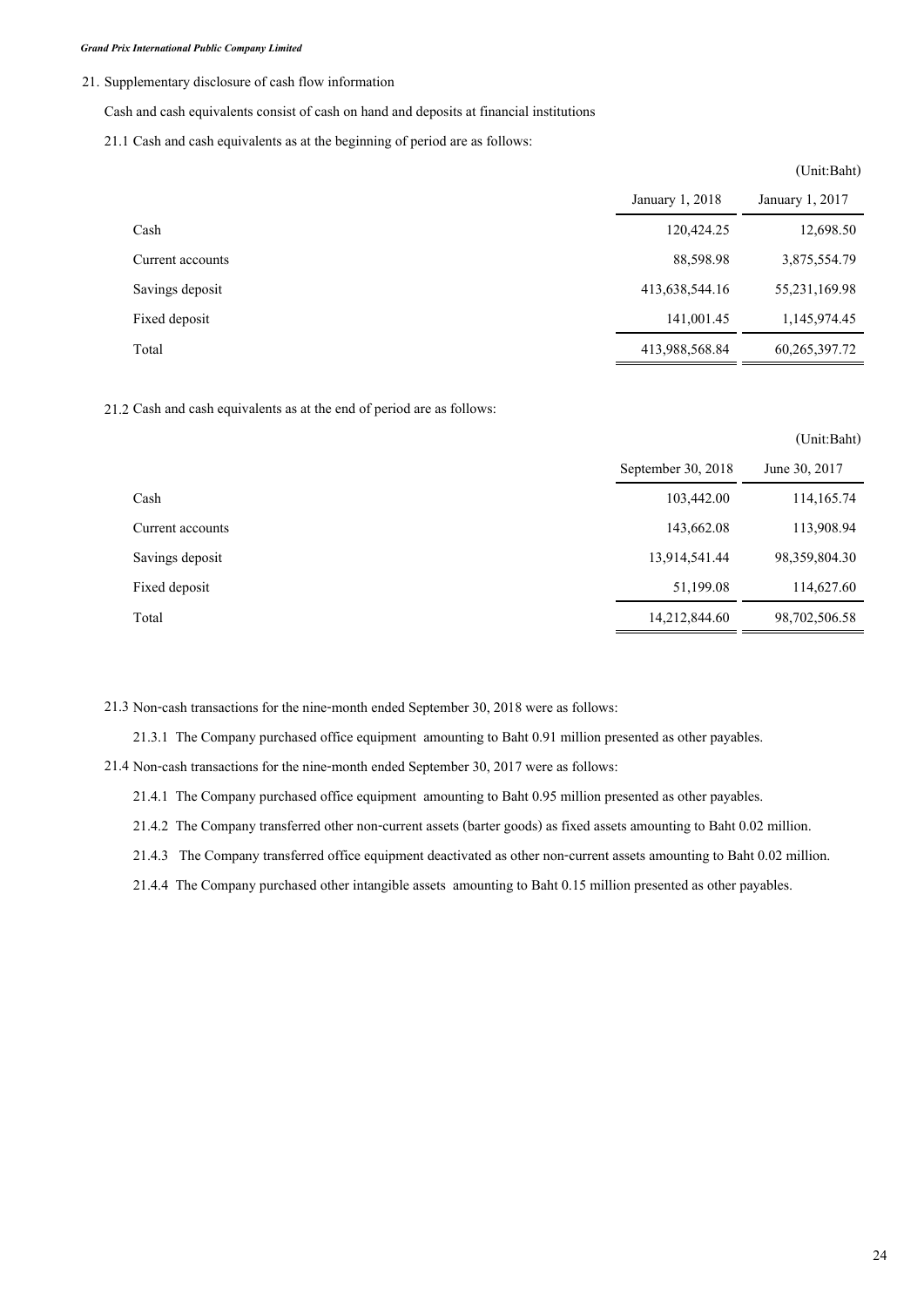**22. Commitments and contingent liabilities**

**22.1 As at September 30, 2018 and December 31, 2017 The Company had commitments to pay the rental and service charge according to agreements for other parties as follows:**

|                            |                      | (Unit:Baht)       |
|----------------------------|----------------------|-------------------|
|                            | September 30, $2018$ | December 31, 2017 |
| Within 1 year              | 2,954,492.11         | 2,499,333.66      |
| Over 1 year within 5 years | 224,774.55           | 676,779.58        |
| Total                      | 3,179,266.66         | 3,176,113.24      |

- **22.2 The Company has contingent liabilities from letter of guarantee to Metropolitan Electricity Authority issued by electricity usage Baht 0.31 million, purchasing gasoline agreement with a private company Baht 0.10 million and monthly mailing post service with Thailand Post Co.,Ltd. Baht 0.01 million total amount, of Baht 0.42 million secured by fixed deposit as stated in note 8.**
- **22.3 The Company has contingent liabilities from letter of guarantee by bank amount of Baht 5 million for Sports Authority of Thailand for minimum revenue guarantee from managing right and privilege for providing Air Race 1 World Cup Thailand 2017 supporter according to contract dated on October 27, 2017.**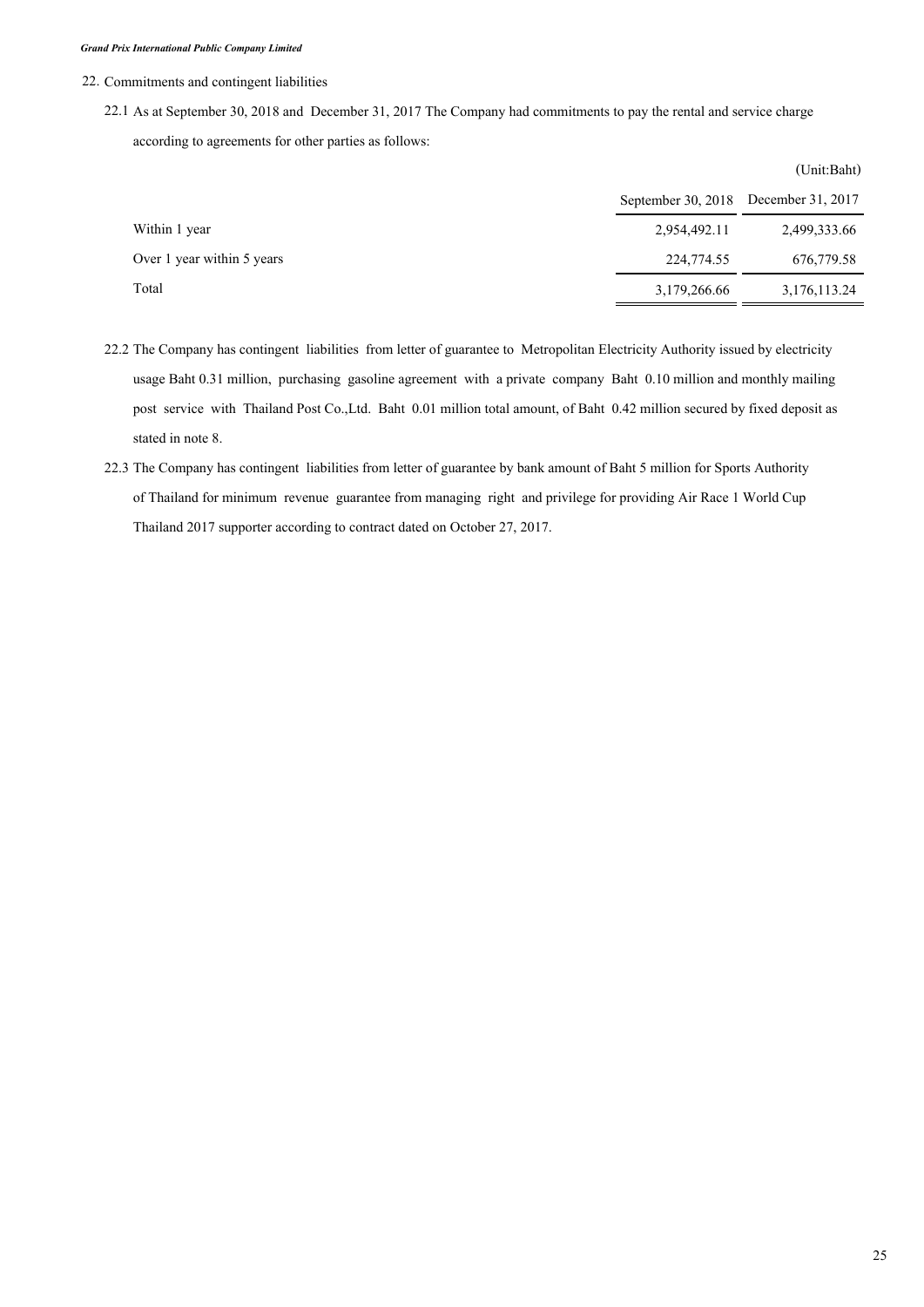### **23. Business segment information**

**Operating segment information is reported in a manner consistent with the internal reports that are regularly reviewed by the chief decision maker officer in order to make decisions about the allocation of resources to the segment and assess its performance. The chief decision maker officer is the Managing Director of the Company. The main segment operation of the Company for the three-month and nine-month periods ended September 30, 2018 and 2017 as follows:**

**(Unit:Baht)**

|                                  | statement of comprenensive income for the time - month |                   |                    |                 |                           |                   |                    |                   |
|----------------------------------|--------------------------------------------------------|-------------------|--------------------|-----------------|---------------------------|-------------------|--------------------|-------------------|
|                                  | Activities                                             |                   | Media & Publishing |                 | Provide printing services |                   | Total              |                   |
|                                  | 2018                                                   | 2017              | 2018               | 2017            | 2018                      | 2017              | 2018               | 2017              |
| Revenues from sales and services | 11,034,524.06                                          | 10,665,147.19     | 11,818,394.63      | 12,127,009.14   | 8,511,211.66              | 21,784,946.00     | 31,364,130.35      | 44,577,102.33     |
| Cost of sales and services       | (22,081,538.31)                                        | (14, 283, 663.28) | (12,051,752.90)    | (18,806,946.12) | (6,099,346.56)            | (14, 584, 195.71) | (40, 232, 637, 77) | (47,674,805.11)   |
| Gross profit (Loss)              | (11,047,014.25)                                        | (3,618,516.09)    | (233,358.27)       | (6,679,936.98)  | 2,411,865.10              | 7,200,750.29      | (8,868,507.42)     | (3,097,702.78)    |
| Other income                     |                                                        |                   |                    |                 |                           |                   | 2,998,045.74       | 2,147,981.91      |
| Distribution cost                |                                                        |                   |                    |                 |                           |                   | (7,938,860.47)     | (6,383,672.99)    |
| Administrative expenses          |                                                        |                   |                    |                 |                           |                   | (27, 491, 351.30)  | (28, 146, 903.29) |
| Financial costs                  |                                                        |                   |                    |                 |                           |                   | (166,387.50)       | (367, 158.22)     |
| Profit (Loss) before income tax  |                                                        |                   |                    |                 |                           |                   | (41, 467, 060.95)  | (35,847,455.37)   |
| Income tax revenues (expenses)   |                                                        |                   |                    |                 |                           |                   | 8,376,731.66       | 7,313,727.61      |
| Profit (Loss) for the period     |                                                        |                   |                    |                 |                           |                   | (33,090,329.29)    | (28, 533, 727.76) |
|                                  |                                                        |                   |                    |                 |                           |                   |                    |                   |

# **Statement of comprehensive income for the three - month**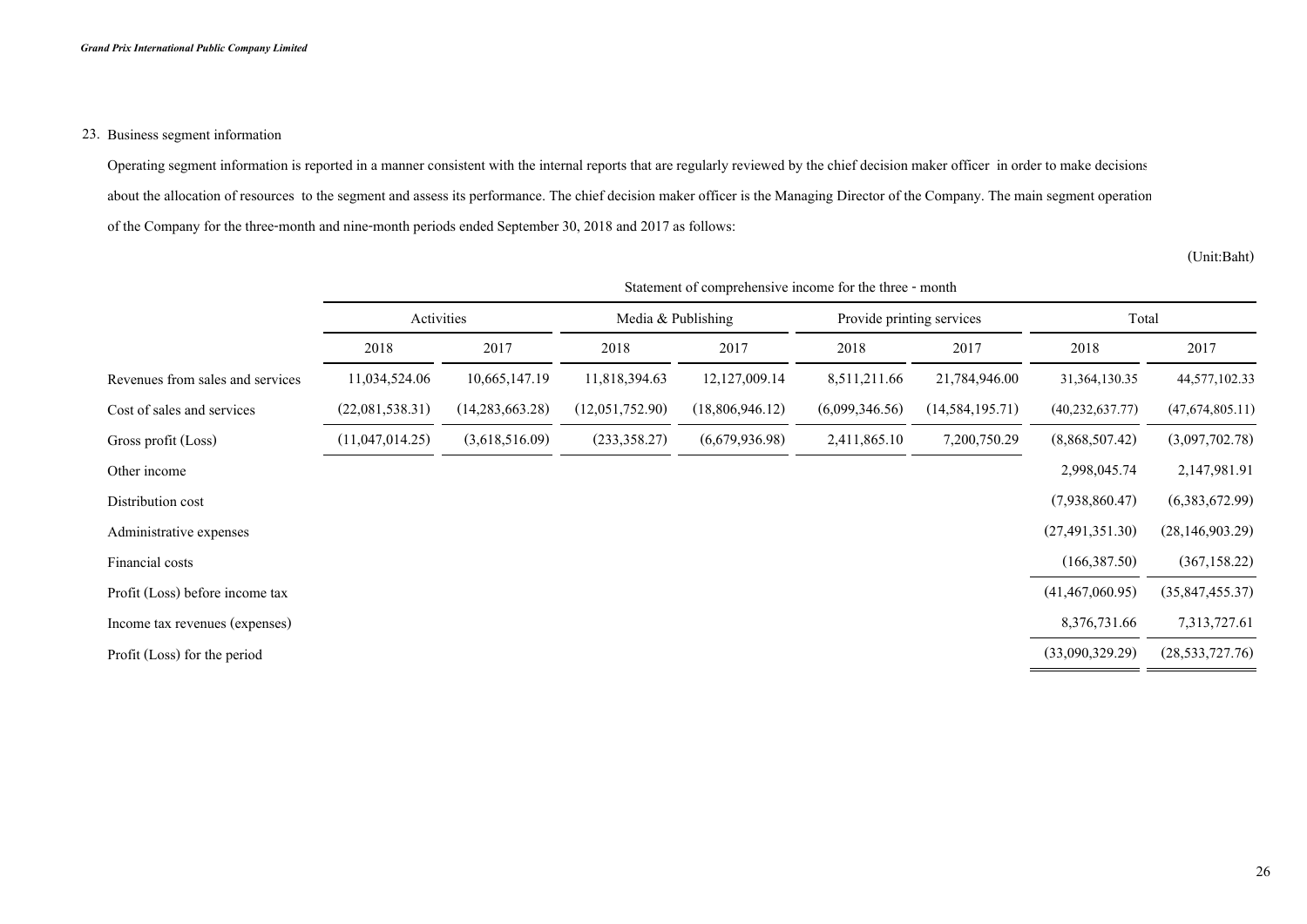|                                  | Activities         |                   | Media $&$ Publishing |                  | Provide printing services |                   | Total              |                    |
|----------------------------------|--------------------|-------------------|----------------------|------------------|---------------------------|-------------------|--------------------|--------------------|
|                                  | 2018               | 2017              | 2018                 | 2017             | 2018                      | 2017              | 2018               | 2017               |
| Revenues from sales and services | 604,629,042.92     | 566, 123, 025.74  | 39,224,940.33        | 44, 488, 513. 22 | 36, 211, 548. 26          | 60,814,240.58     | 680,065,531.51     | 671,425,779.54     |
| Cost of sales and services       | (275, 945, 748.25) | (269,358,646.45)  | (42,060,537,14)      | (41,350,163.37)  | (23,900,122.01)           | (44, 024, 922.41) | (341, 906, 407.40) | (354, 733, 732.23) |
| Gross profit (Loss)              | 328, 683, 294. 67  | 296, 764, 379. 29 | (2,835,596.81)       | 3,138,349.85     | 12,311,426.25             | 16,789,318.17     | 338, 159, 124. 11  | 316,692,047.31     |
| Other income                     |                    |                   |                      |                  |                           |                   | 7,655,833.58       | 6,455,555.82       |
| Distribution cost                |                    |                   |                      |                  |                           |                   | (37,822,652.27)    | (40,829,126.94)    |
| Administrative expenses          |                    |                   |                      |                  |                           |                   | (87,347,829.87)    | (83,679,931.16)    |
| Financial costs                  |                    |                   |                      |                  |                           |                   | (189, 639.60)      | (1,207,195.55)     |
| Profit (Loss) before income tax  |                    |                   |                      |                  |                           |                   | 220, 454, 835. 95  | 197, 431, 349. 48  |
| Income tax revenues (expenses)   |                    |                   |                      |                  |                           |                   | (44,000,588.97)    | (39,065,942.98)    |
| Profit (Loss) for the period     |                    |                   |                      |                  |                           |                   | 176,454,246.98     | 158,365,406.50     |

**Statement of comprehensive income for the nine-month**